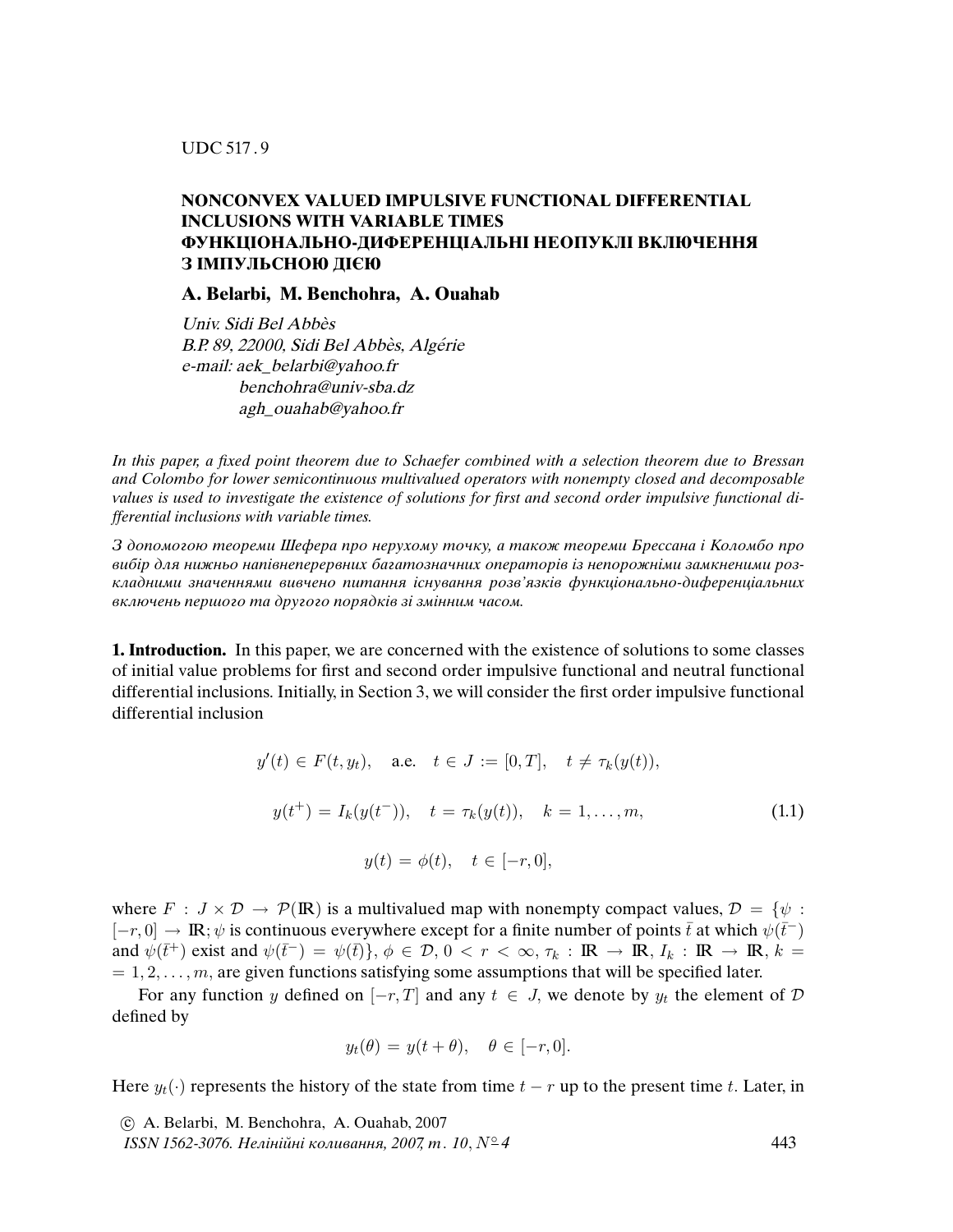Section 4, we study the second order impulsive functional differential inclusion of the form

$$
y'' \in F(t, y_t), \text{ a.e. } t \in J := [0, T], \ t \neq \tau_k(y(t)),
$$

$$
y(t^+) = I_k(y(t^-)), \ t = \tau_k(y(t)),
$$

$$
y'(t^+) = \overline{I}_k(y(t^-)), \ t = \tau_k(y(t)), \ k = 1, ..., m,
$$

$$
y(t) = \phi(t), \ t \in [-r, 0], \ y'(0) = \eta,
$$
 (1.2)

where F,  $I_k$ , and  $\phi$  are as in problem (1.1),  $\overline{I}_k \in C(\mathbb{R}, \mathbb{R})$  and  $\eta \in \mathbb{R}$ . Sections 5 and 6 are devoted to the existence of solutions for initial value problems for first and second order impulsive neutral functional differential inclusions. More precisely, in these last sections, we consider the IVPs

$$
\frac{d}{dt}[y(t) - g(t, y_t)] \in F(t, y_t), \text{ a.e. } t \in J = [0, T], \ t \neq \tau_k(y(t)),
$$

$$
y(t^+) = I_k(y(t^-)), \ t = \tau_k(y(t)), \ k = 1, ..., m,
$$

$$
y(t) = \phi(t), \ t \in [-r, 0],
$$
 (1.3)

where F,  $I_k$  are as in problem (1.1),  $g: J \times D \rightarrow \mathbb{R}$  is a given function, and

$$
\frac{d}{dt}[y'(t) - g(t, y_t)] \in F(t, y_t), \quad \text{a.e.} \quad t \in J = [0, T], \ t \neq \tau_k(y(t)),
$$
\n
$$
y(t^+) = I_k(y(t^-)), \quad t = \tau_k(y(t)),
$$
\n
$$
y'(t^+) = \overline{I}_k(y(t^-)), \quad t = \tau_k(y(t)), \quad k = 1, \dots, m,
$$
\n
$$
y(t) = \phi(t), \quad t \in [-r, 0], \ y'(0) = \eta,
$$
\n
$$
(1.4)
$$

where  $F, I_k, \phi, g, \eta$  and  $\overline{I}_k$  are as in the above cited problems.

The theory of impulsive differential equations have become more important in recent years in some mathematical models of real processes and phenomena studied in physics, chemical technology, population dynamics, biotechnology and economics. There has been a significant development in impulse theory, in recent years, especially in the area of impulsive differential equations with fixed moments; see the monographs of Bainov and Simeonov [1], Lakshmikantham et al. [2], and Samoilenko and Perestyuk [3] and the references therein. The theory of impulsive differential equations with variable times is relatively less developed due to the difficulties created by the state-dependent impulses. Recently, some interesting extensions to impulsive differential equations with variable times have been done by Bajo and Liz [4], Frigon and O'Regan [5 – 7], Kaul et al. [8], Kaul and Liu [9, 10] Lakshmikantham et al. [11, 12],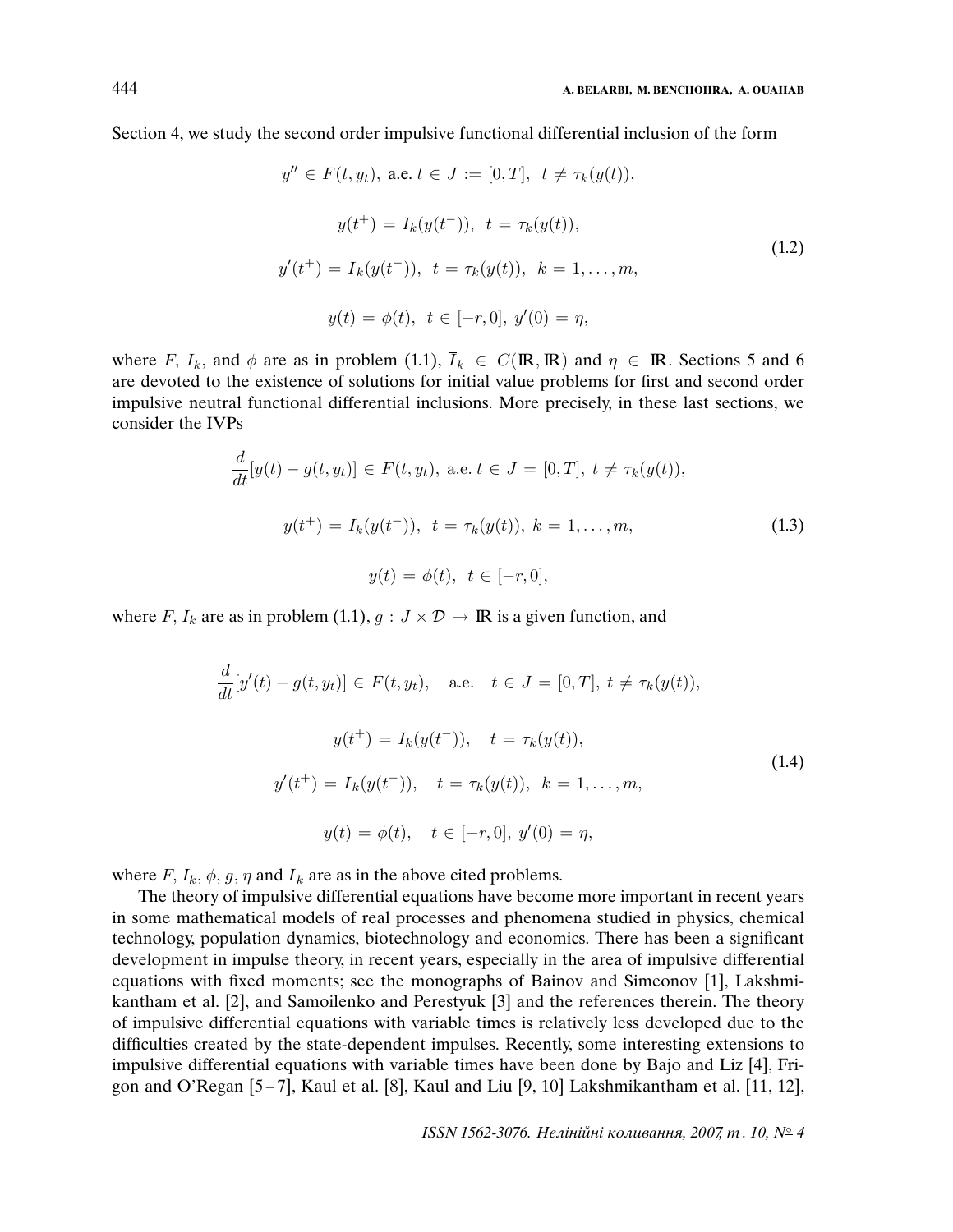Liu and by Ballinger [13] and Vatsala and Vasundara Devi [14, 15]. Very recently, by mean of Schaefer's theorem and the concept of upper and lower solutions, Benchohra et al. [16 – 18] have considered different classes of impulsive functional differential equations. The same tools have been applied to a variety of impulsive functional differential inclusions with convex valued right-hand side by the same authors [19, 20]. The main theorems of this paper extend those considered by Benchohra et al. [19, 20]. Our approach here is based on the Schaefer's fixed point theorem [21, p. 29] combined with a selection theorem due to Bressan and Colombo [22] for lower semicontinuous multivalued operators with nonempty closed and decomposable values.

**2. Preliminaries.** In this section, we introduce notations, definitions, and preliminary facts from multivalued analysis which are used throughout this paper.

By  $C(J, \mathbb{R})$  we denote the Banach space of all continuous functions from J into IR with the norm

$$
||y||_{\infty} := \sup\{|y(t)| : t \in J\}.
$$

For  $\phi \in \mathcal{D}$  the norm of  $\phi$  is defined by

$$
\|\phi\|_{\mathcal{D}} = \sup\{|\phi(\theta)| : \ \theta \in [-r, 0]\}.
$$

 $L^1([0,T], \mathbb{R})$  denotes the Banach space of measurable functions  $y : J \longrightarrow \mathbb{R}$  which are Lebesgue integrable normed by

$$
\|y\|_{L^1} := \int\limits_0^T |y(t)| dt \quad \text{for all} \quad y \in L^1(J, \mathbb{R}).
$$

 $AC^{i}([0,T], \mathbb{R})$  is the space of *i*-times differentiable functions  $y : [0,T] \to \mathbb{R}$ , whose *i*th derivative,  $y^{(i)}$ , is absolutely continuous.

Let A be a subset of  $[0, T] \times \mathcal{D}$ . A is  $\mathcal{L} \otimes \mathcal{B}$  measurable if A belongs to the  $\sigma$ -algebra generated by all sets of the form  $\mathcal{J} \times D$ , where  $\mathcal{J}$  is Lebesgue measurable in J and D is Borel measurable in D. A subset A of  $L^1([0,T], \mathbb{R})$  is decomposable if for all  $u, v \in A$  and  $\mathcal{J} \subset [0,T]$  measurable, the function  $u\chi_{\mathcal{J}} + v\chi_{J-\mathcal{J}} \in A$ , where  $\chi_J$  stands for the characteristic function of J. Let E be a Banach space, X a nonempty closed subset of E and  $G : X \to \mathcal{P}(E)$  a multivalued operator with nonempty closed values. G is lower semi-continuous (l.s.c.) if the set { $x \in X : G(x) \cap B \neq \emptyset$  $\neq \emptyset$  is open for any open set B in E. G has a fixed point if there is  $x \in X$  such that  $x \in G(x)$ . For more details on multivalued maps we refer to the books of Deimling [23], Górniewicz [24] and Hu and Papageorgiou [25].

**Definition 2.1.** Let Y be a separable metric space and let  $N: Y \to \mathcal{P}(L^1([0,T], \mathbb{R}))$  be a multivalued operator. We say  $N$  has property (BC) if

1) N is lower semi-continuous  $(l.s.c.)$ ;

2) N has nonempty closed and decomposable values.

Let  $F : J \times D \to P(\mathbb{R})$  be a multivalued map with nonempty compact values. Assign to F the multivalued operator

$$
\mathcal{F}: C([-r, T], \mathbb{R}) \to \mathcal{P}(L^1([0, T], \mathbb{R}))
$$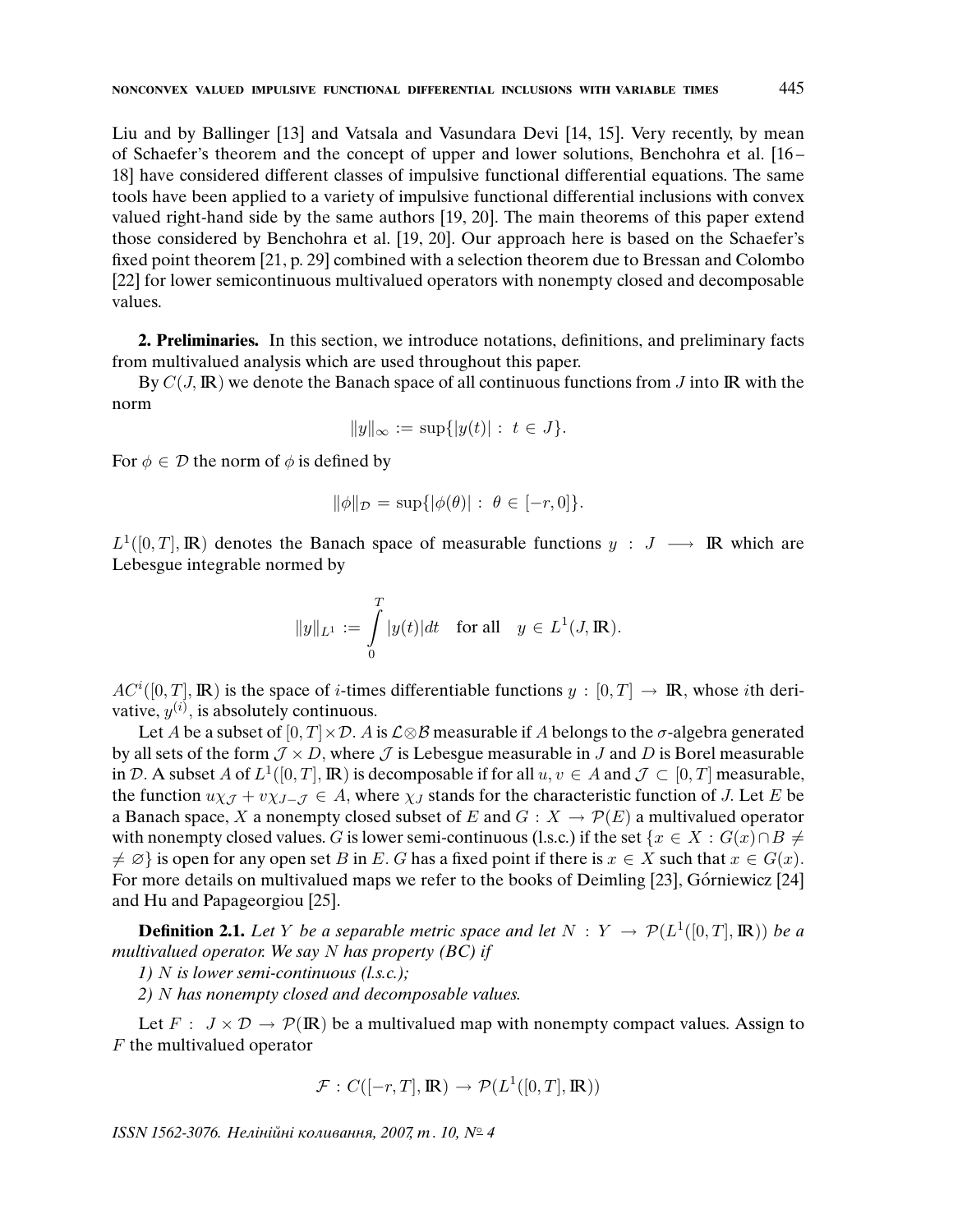by letting

$$
\mathcal{F}(y) = \{ w \in L^1([0, T], \mathbb{R}) : w(t) \in F(t, y_t) \text{ for a.e. } t \in [0, T] \}.
$$

The operator  $\mathcal F$  is called the Niemytzki operator associated with  $F$ .

**Definition 2.2.** Let  $F : J \times D \rightarrow \mathcal{P}(\mathbb{R})$  be a multivalued function with nonempty compact values. We say F is of lower semi-continuous type (l.s.c. type) if its associated Niemytzki operator  $F$  is lower semi-continuous and has nonempty closed and decomposable values.

Next, we state a selection theorem due to Bressan and Colombo in [22].

**Theorem 2.1.** Let Y be a separable metric space and let  $N: Y \to \mathcal{P}(L^1([0,T], \mathbb{R}))$  be a multivalued operator which has property (BC). Then N has a continuous selection; i.e., there exists a continuous function (single-valued)  $g: Y \to L^1(J, \mathbb{R})$  such that  $g(y) \in N(y)$  for every  $y \in Y$ .

Let us introduce the following hypotheses which are assumed hereafter: (H<sub>1</sub>)  $F : [0, T] \times \mathcal{D} \longrightarrow \mathcal{P}(\mathbb{R})$  is a nonempty, compact-valued, multivalued map such that: a)  $(t, u) \mapsto F(t, u)$  is  $\mathcal{L} \otimes \mathcal{B}$  measurable;

b)  $u \mapsto F(t, u)$  is lower semi-continuous for a.e.  $t \in [0, T]$ ;

(H<sub>2</sub>) for each  $r > 0$ , there exists a function  $h_r \in L^1([0, T], \mathbb{R}^+)$  such that

$$
||F(t, u)||_{\mathcal{P}} := \sup\{|v| : v \in F(t, u)\} \le h_r(t) \text{ for a.e. } t \in [0, T];
$$

and for  $u \in \mathcal{D}$  with  $||u||_{\mathcal{D}} \leq r$ .

The following lemma is crucial in the proof of our main theorem:

**Lemma 2.1** [26]. Let  $F : [0, T] \times \mathcal{D} \rightarrow \mathcal{P}(\mathbb{R})$  be a multivalued map with nonempty, compact values. Assume  $(H_1)$  and  $(H_2)$  hold. Then F is of l.s.c. type.

**3. First order impulsive FDIs.** The main result of this section concerns the IVP (1.1). Before stating and proving this one, we give the definition of a solution of the IVP (1.1). We shall consider the space

 $\Omega = \{y : [0, T] \longrightarrow \mathbb{R} : \text{there exist } 0 < t_1 < \ldots < t_m < T \text{ such that } t_k = \tau_k(y(t_k)),$  $y_k \in C(J_k, \mathbb{R}), k = 0, \ldots, m$ , and there exist  $y(t_k^{-})$  $\binom{1}{k}$  and  $y(t_k^+)$  $_{k}^{+}), k = 1, \ldots, m,$ 

with 
$$
y(t_k^-) = y(t_k)
$$
.

Here  $y_k := y_{/J_k}, k = 0, \ldots, m, J_k = (t_k, t_{k+1}], t_0 = 0$  and  $t_{m+1} = T$ .

$$
PC = \{ y : [-r, T] \to \mathbb{R} : y \in \mathcal{D} \cap \Omega \}.
$$

**Definition 3.1.** A function  $y \in PC \cap \cup_{k=0}^m AC((t_k, t_{k+1}), \mathbb{R})$  is said to be a solution of (1.1) if there exists  $v(t) \in F(t, y_t)$  a.e.  $t \in [0, T]$  such that  $y'(t) = v(t)$  a.e.  $t \in [0, T]$ ,  $t \neq \tau_k(y(t))$ ,  $y(t^+) = I_k(y(t)), t = \tau_k(y(t)), k = 1, \ldots, m$  and  $y(t) = \phi(t), t \in [-r, 0].$ 

We are now in a position to state and prove our existence result for the problem (1.1). We first list the following additional hypotheses.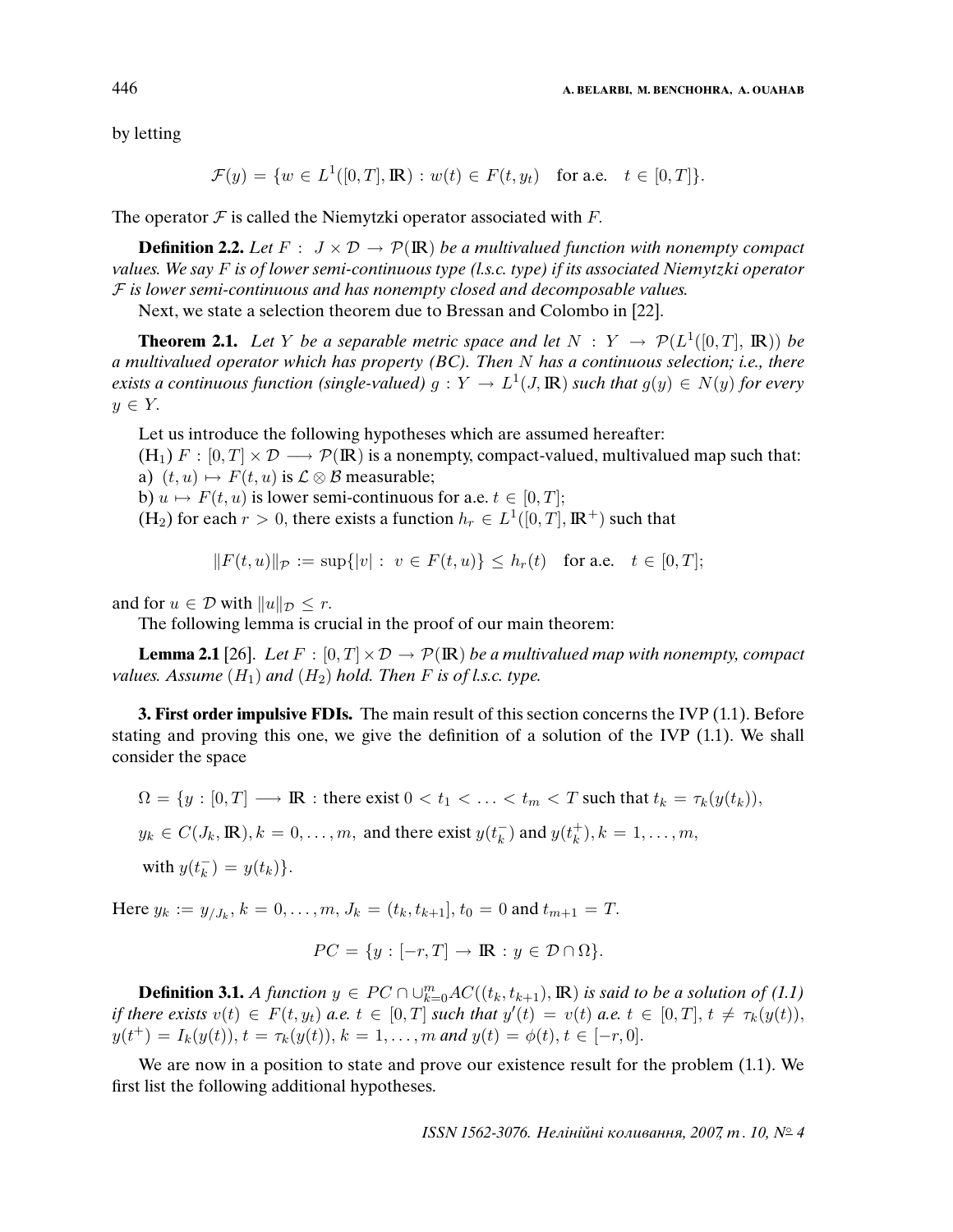(H<sub>3</sub>) The functions  $\tau_k \in C^1(\mathbb{R}, \mathbb{R})$  for  $k = 1, \ldots, m$ . Moreover,

$$
0 < \tau_1(x) < \ldots < \tau_m(x) < T \quad \text{for all} \quad x \in \mathbb{R}.
$$

(H<sub>4</sub>) There exist constants  $c_k > 0$  such that

$$
|I_k(x)| \le c_k \quad \text{for each} \quad x \in \mathbb{R}, \quad k = 1, \dots, m.
$$

(H<sub>5</sub>) There exists a continuous nondecreasing function  $\psi : [0, +\infty) \longrightarrow (0, +\infty)$ , and  $p \in L^1([0,T],{\rm I\! R}_+)$  such that

$$
||F(t, u)||_{\mathcal{P}} \leq p(t)\psi(||u||_{\mathcal{D}})
$$
 for a.e.  $u \in [0, T]$  and each  $u \in \mathcal{D}$ 

with

$$
\int_{1}^{\infty} \frac{d\gamma}{\psi(\gamma)} = +\infty.
$$

 $(H_6)$  For all  $(t, x) \in [0, T] \times \mathbb{R}$  and for all  $y_t \in \mathcal{D}$  we have

$$
\tau'_k(x)v(t) \neq 1 \quad \text{for} \quad k = 1, \dots, m, \quad \text{for all} \quad v \in \mathcal{F}(y).
$$

(H<sub>7</sub>) For all  $x \in \mathbb{R}$ 

$$
\tau_k(I_k(x)) \le \tau_k(x) < \tau_{k+1}(I_k(x)) \quad \text{for} \quad k = 1, \ldots, m-1.
$$

**Theorem 3.1.** Suppose that hypotheses  $(H_1) - (H_7)$ , are satisfied. Then the impulsive initial value problem (1.1) has at least one solution.

**Proof.**  $(H_1)$  and  $(H_2)$  imply, by Lemma 2.1, that F is of lower semi-continuous type. Then from Theorem 2.1 there exists a continuous function  $f: C([-r,T], \mathbb{R}) \to L^1([0,T], \mathbb{R})$  such that  $f(y) \in \mathcal{F}(y)$  for all  $y \in PC$ .

**Step 1.** Consider the problem,

$$
y'(t) = f(y_t), \quad t \in [0, T],
$$
  

$$
y(t) = \phi(t), \quad t \in [-r, 0].
$$
 (3.1)

It is obvious that if  $y \in C([-r, T], \mathbb{R})$  is a solution of the problem (3.1), then y is a solution to the problem (1.1). Transform the problem into a fixed point problem. Consider the operator  $N: C([-r, T], \mathbb{R}) \to C([-r, T], \mathbb{R})$  defined by:

$$
N(y)(t) := \begin{cases} \phi(t) & \text{if } t \in [-r, 0], \\ \phi(0) + \int_{0}^{t} f(y_s) ds & \text{if } t \in [0, T]. \end{cases}
$$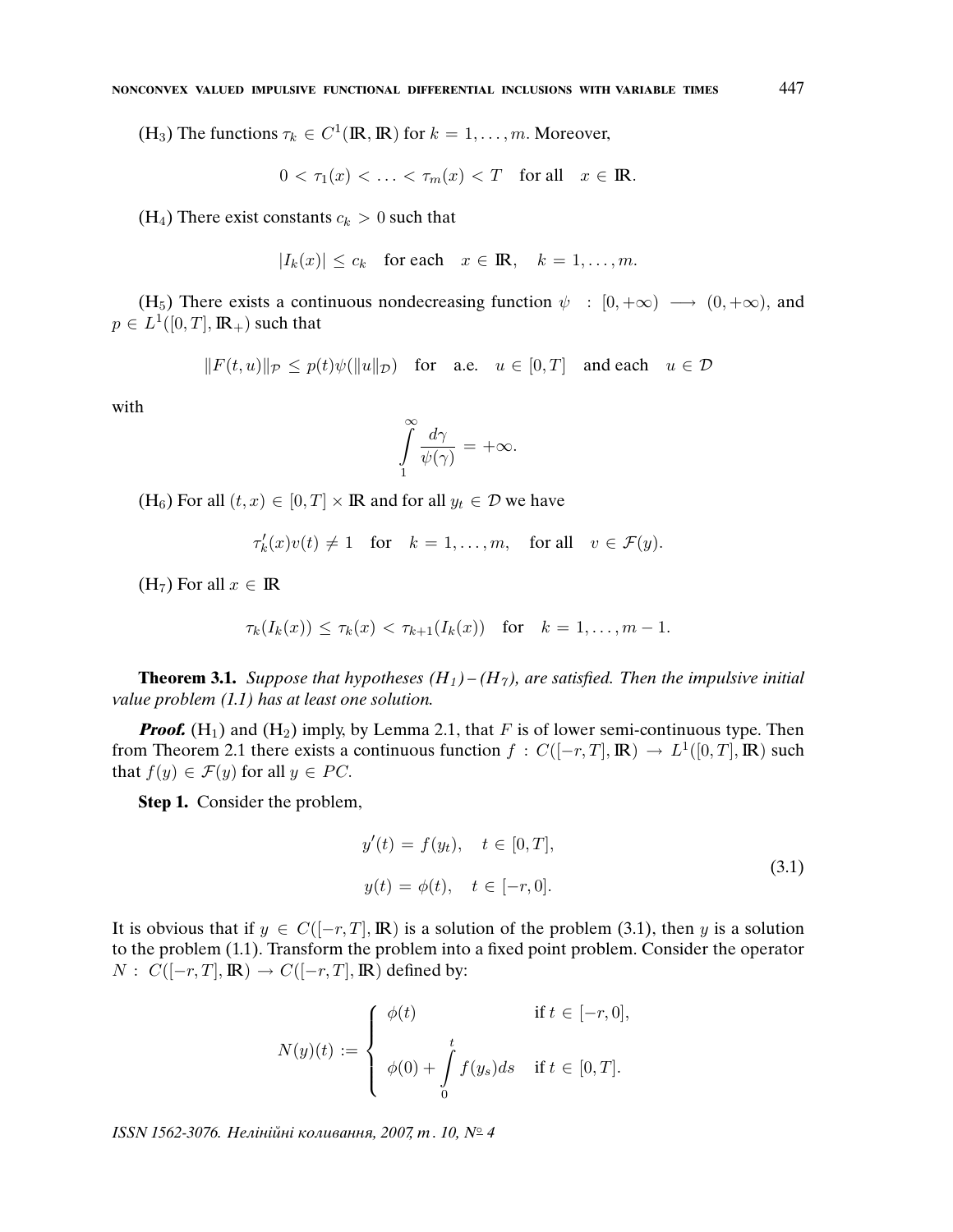We shall show that  $N$  is a continuous and completely continuous operator.

## **Claim 1.** N is continuous.

Let  $\{y_n\}$  be a sequence such that  $y_n \longrightarrow y$  in  $C([-r, T], \mathbb{R})$ . Then

$$
|N(y_n(t)) - N(y(t))| \leq \int_0^t |f(y_{n_s}) - f(y_s)| ds \leq \int_0^T |f(y_{n_s}) - f(y_s)| ds.
$$

Since the function  $f$  is continuous, then

$$
||N(y_n) - N(y)||_{\infty} \le ||f(y_n) - f(y)||_{L^1} \to 0 \text{ as } n \to \infty.
$$

**Claim 2.** N maps bounded sets into bounded sets in  $C([-r, T], \mathbb{R})$ .

Indeed, it is enough to show that for any  $q > 0$  there exists a positive constant  $\ell$  such that, for each  $y \in B_q := \{y \in C([-r, T], \mathbb{R}) : ||y||_{\infty} \leq q\}$ , we have  $||N(y)||_{\infty} \leq \ell$ . From  $(H_2)$  and  $(H_3)$  we have

$$
|N(y)(t)| \le ||\phi||_{\mathcal{D}} + \int_{0}^{t} |f(y_s)|ds \le ||\phi||_{\mathcal{D}} + ||h_q||_{L^1} = \ell.
$$

**Claim 3.** N maps bounded sets into equicontinuous sets of  $C([-r, T], \mathbb{R})$ .

Let  $\tau_1, \tau_2 \in [0, T], \tau_1 < \tau_2$ , and  $B_q$  be a bounded set of  $C([-r, T], \mathbb{R})$ . Let  $y \in B_q$ . Then

$$
|N(y)(\tau_2) - N(y)(\tau_1)| \leq \int_{\tau_1}^{\tau_2} h_q(s) ds.
$$

As  $\tau_2 \longrightarrow \tau_1$  the right-hand side of the above inequality tends to zero. The equicontinuity for the cases  $\tau_1 < \tau_2 \leq 0$  and  $\tau_1 \leq 0 \leq \tau_2$  is obvious.

As a consequence of Claims 1 to 3, together with the Arzela – Ascoli theorem, we conclude that  $N := C([-r, T], \mathbb{R}) \longrightarrow C([-r, T], \mathbb{R})$  is continuous and completely continuous.

**Claim 4.** Now it remains to show that the set

$$
\mathcal{E}(N) := \{ y \in C([-r, T], \mathbb{R}) : y = \lambda N(y) \text{ for some } 0 < \lambda < 1 \}
$$

is bounded.

Let  $y \in \mathcal{E}(N)$ . Then  $y = \lambda N(y)$  for some  $0 < \lambda < 1$ . Thus

$$
y(t) = \lambda \left[ \phi(0) + \int_0^t f(y_s) ds \right], \quad t \in [0, T].
$$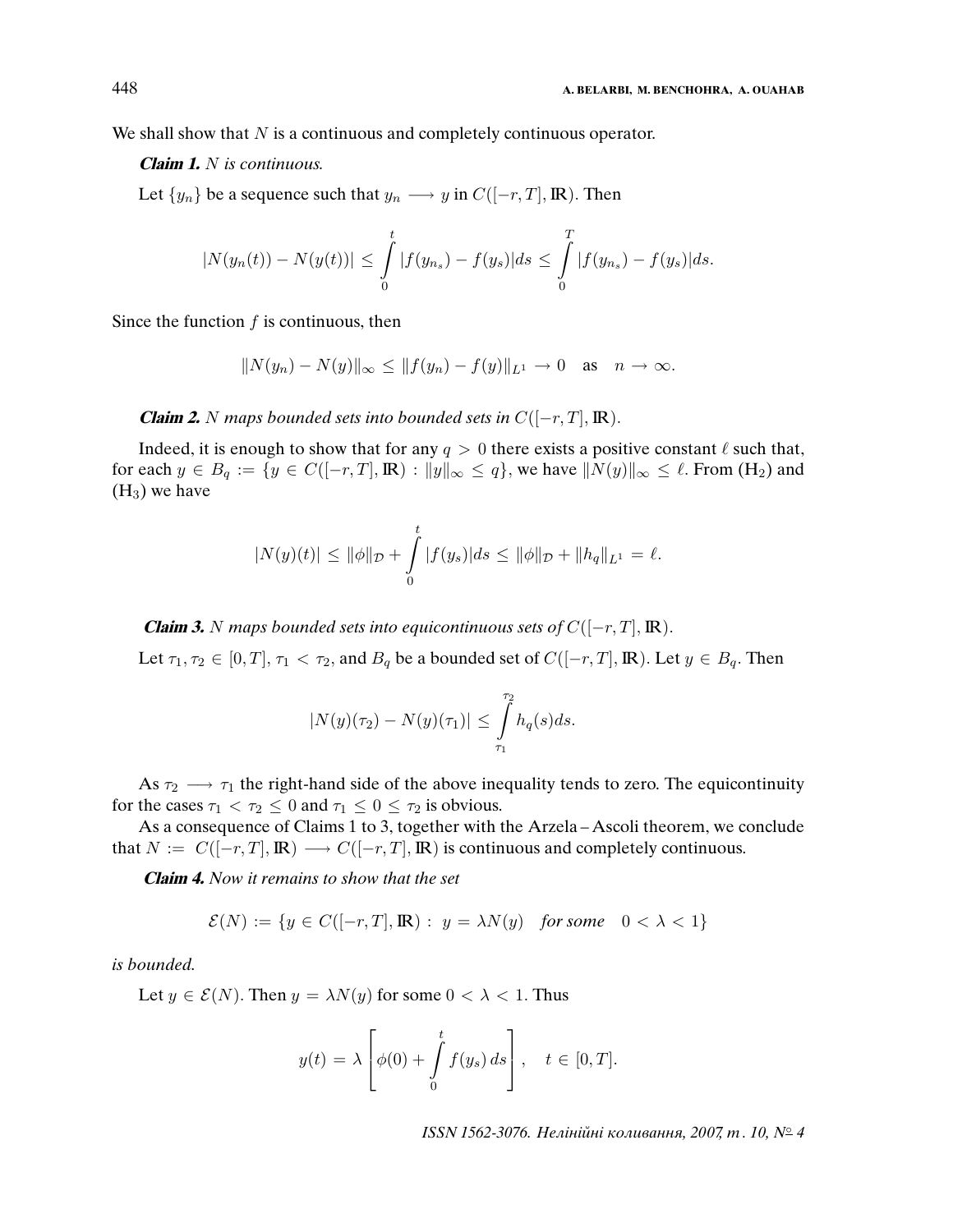This implies by  $(H_5)$  that for each  $t \in [0, T]$  we have

$$
|y(t)| \le ||\phi||_{\mathcal{D}} + \int_{0}^{t} p(s)\psi(||y_s||_{\mathcal{D}})ds.
$$
 (3.2)

We consider the function  $\mu$  defined by

$$
\mu(t) := \sup\{|y(s)|: -r \le s \le t\}, \quad 0 \le t \le T.
$$

Let  $t^* \in [-r, t]$  be such that  $\mu(t) = |y(t^*)|$ . If  $t^* \in J$ , by inequality (3.2) we have for  $t \in J$ 

$$
\mu(t) \le \|\phi\|_{\mathcal{D}} + \int_{0}^{t} p(s)\psi(\mu(s))ds.
$$
\n(3.3)

If  $t^* \in [-r, 0]$  then  $\mu(t) = ||\phi||_{\mathcal{D}}$  and the inequality (3.3) holds. Let us take the right-hand side of the inequality (3.3) as  $v(t)$ . Then we have

$$
c = v(0) = ||\phi||_{\mathcal{D}}, \quad \mu(t) \le v(t), \quad t \in J,
$$

and

$$
v'(t) = p(t)\psi(\mu(t)), \quad t \in [0, T].
$$

Using the nondecreasing character of  $\psi$  we get

$$
v'(t) \le p(t)\psi(v(t)), \quad t \in [0, T].
$$

By using  $(H_5)$  this implies for each  $t \in [0, T]$  that

$$
\int_{v(0)}^{v(t)} \frac{d\tau}{\psi(\tau)} \le \int_{0}^{T} p(s)ds < +\infty.
$$

This inequality implies that there exists a constant K such that  $v(t) \leq K$ ,  $t \in J$ , and hence  $\mu(t) \leq K, t \in [0, T]$ . Since for every  $t \in [0, T]$ ,  $||y_t||_{\mathcal{D}} \leq \mu(t)$ , we have

$$
||y||_{\infty} \leq K' := \max{||\phi||_{\mathcal{D}}, K},
$$

where K' depends only on T and on the functions p and  $\psi$ . This shows that  $\mathcal{E}(N)$  is bounded.

Set  $X := C([-r, T], \mathbb{R})$ . As a consequence of Schaefer's theorem (see [21, p. 29]), we deduce that N has a fixed point y which is a solution to problem  $(3.1)$ . Denote this solution by  $y_1$ .

Define the function

$$
r_{k,1}(t) = \tau_k(y_1(t)) - t
$$
 for  $t \ge 0$ .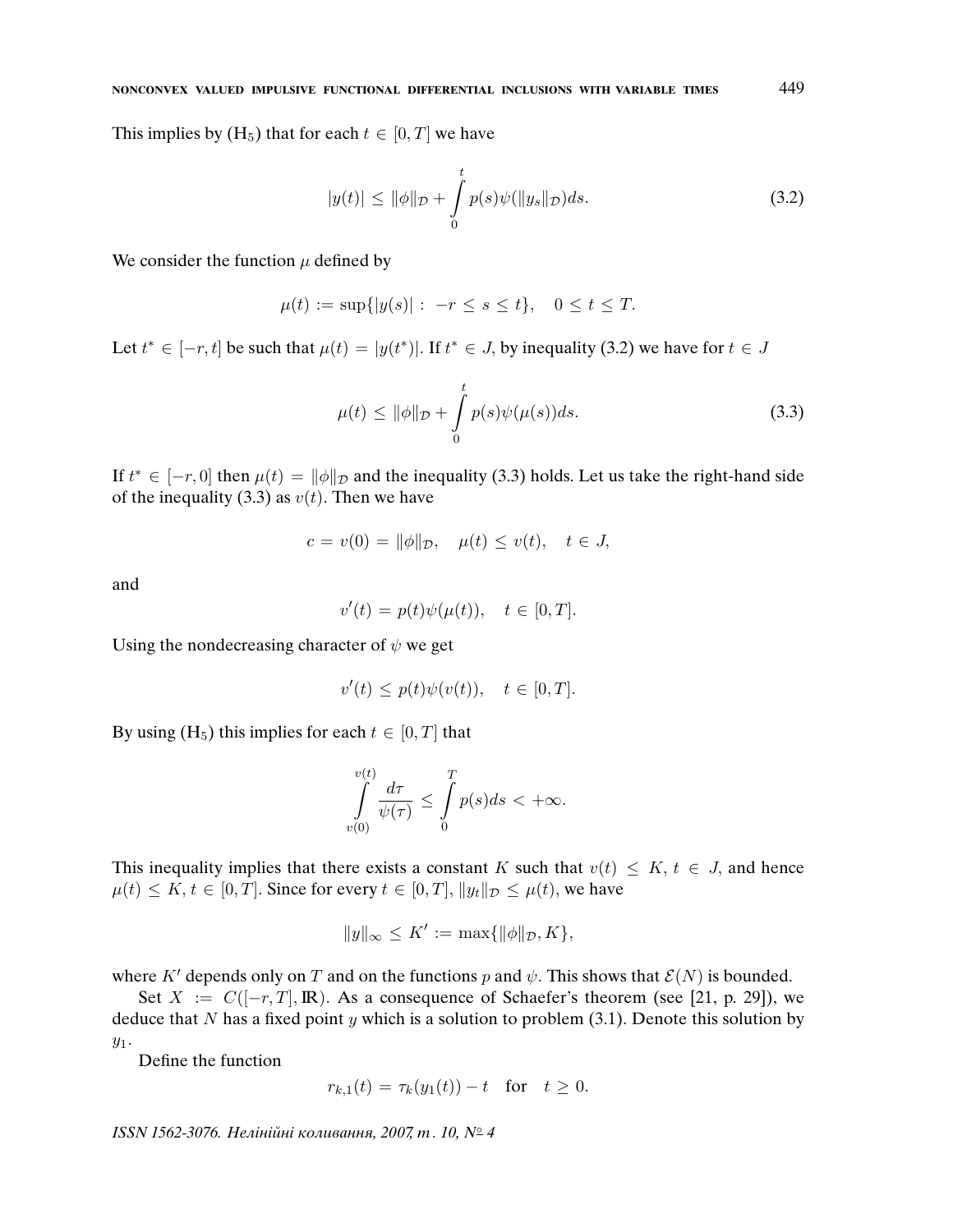(H3) implies that

$$
r_{k,1}(0) \neq 0 \quad \text{for} \quad k = 1, \ldots, m.
$$

If

$$
r_{k,1}(t) \neq 0 \quad \text{on} \quad [0,T] \quad \text{for} \quad k = 1,\ldots,m,
$$

i.e.,

$$
t \neq \tau_k(y_1(t))
$$
 on  $[0,T]$  and for  $k = 1,...,m$ ,

then  $y_1$  is a solution of the problem (1.1).

It remains to consider the case when

$$
r_{1,1}(t) = 0 \quad \text{for some} \quad t \in [0, T].
$$

Now since

$$
r_{1,1}(0)\neq 0
$$

and  $r_{1,1}$  is continuous, there exists  $t_1 > 0$  such that

$$
r_{1,1}(t_1) = 0
$$
, and  $r_{1,1}(t) \neq 0$  for all  $t \in [0, t_1)$ .

Thus by  $(H_3)$  we have

$$
r_{k,1}(t) \neq 0 \quad \text{for all} \quad t \in [0, t_1), \quad \text{and} \quad k = 1, \dots, m.
$$

**Step 2.** Consider now the following problem:

$$
y'(t) = f(y_t), \quad \text{a.e.} \quad t \in [t_1, T], \tag{3.4}
$$

$$
y(t) = y_1(t), \quad t \in [t_1 - r, t_1], \quad y(t_1^+) = I_1(y_1(t_1^-)).
$$

Set

$$
C^* = C([t_1 - r, t_1], \mathbb{R}) \cap C_1,
$$

where

$$
C_1 = \{ y \in C((t_1, T], \mathbb{R}) : y(t_1^+) \text{ exists } \}.
$$

Transform the problem (3.4) into a fixed point problem. Consider the operator  $N_1 : C^* \to C^*$ defined by

$$
N_1(y)(t) := \begin{cases} y_1(t) & \text{if } t \in [t_1 - r, t_1], \\ I_1(y_1(t_1)) + \int\limits_{t_1}^t f(y_s) ds & \text{if } t \in (t_1, T]. \end{cases}
$$

As in Step 1 we can show that  $N_1$  is continuous and completely continuous. Now we prove only that the set

$$
\mathcal{E}(N_1):=\{y\in C^*:\ y=\lambda N_1(y)\quad\text{for some}\quad 0<\lambda<1\}
$$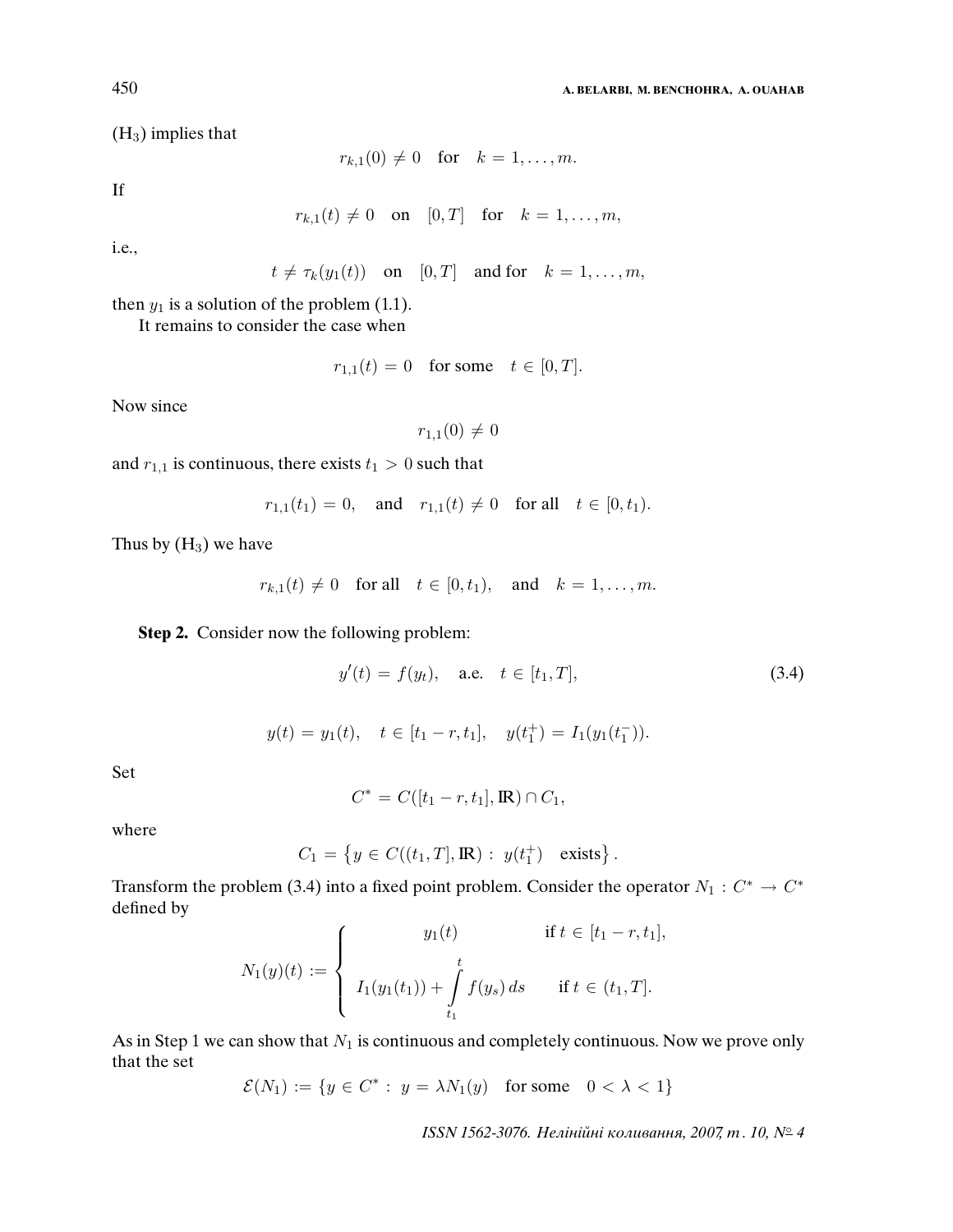is bounded.

Let  $y \in \mathcal{E}(N_1)$ . Then  $y = \lambda N_1(y)$  for some  $0 < \lambda < 1$ . Thus

$$
y(t) = \lambda \left[ I_1(y(t_1^-)) + \int_{t_1}^t f(y_s) ds \right], \quad t \in [t_1, T].
$$

This implies by  $(H_4)$  and  $(H_5)$  that for each  $t \in [t_1, T]$  we have

$$
|y(t)| \le c_1 + \int_{t_1}^t p(s)\psi(||y_s||_{\mathcal{D}})ds.
$$
 (3.5)

We consider the function  $\mu$  defined by

$$
\mu(t) := \sup\{|y(s)| : t_1 - r \le s \le t\}, \quad t_1 \le t \le T.
$$

Let  $t^* \in [r-t_1, t]$  be such that  $\mu(t) = |y(t^*)|$ . If  $t^* \in [t_1 - r, T]$ , by inequality (3.5) we have for  $t \in [t_1 - r, T]$ 

$$
\mu(t) \le c_1 + \int_{t_1}^t p(s)\psi(\mu(s))ds.
$$
\n(3.6)

If  $t^* \in [t_1 - r, t_1]$  then  $\mu(t) = ||y_1||_{\infty}$  and the inequality (3.6) holds. Let us take the right-hand side of the inequality (3.6) as  $v(t)$ . Then we have

$$
c_* = v(t_1) = c_1, \quad \mu(t) \le v(t), \quad t \in [t_1, T],
$$

and

$$
v'(t) = p(t)\psi(\mu(t)), \quad t \in [t_1, T].
$$

Using the nondecreasing character of  $\psi$  we get

$$
v'(t) \le p(t)\psi(v(t)), \quad t \in [t_1, T].
$$

By using (H<sub>5</sub>) this implies for each  $t \in [t_1, T]$  that

$$
\int\limits_{v(t_1)}^{v(t)}\frac{d\tau}{\psi(\tau)}\leq \int\limits_0^Tp(s)ds<+\infty.
$$

This inequality implies that there exists a constant K such that  $v(t) \leq K_1$ ,  $t \in [t_1, T]$ , and hence  $\mu(t) \leq K_1, t \in [t_1, T]$ . Since for every  $t \in [t_1, T]$ ,  $||y_t||_{\mathcal{D}} \leq \mu(t)$ , we have

$$
||y||_{\infty} \le K_2 := \max\{||y_1||_{\infty}, K_1\},\
$$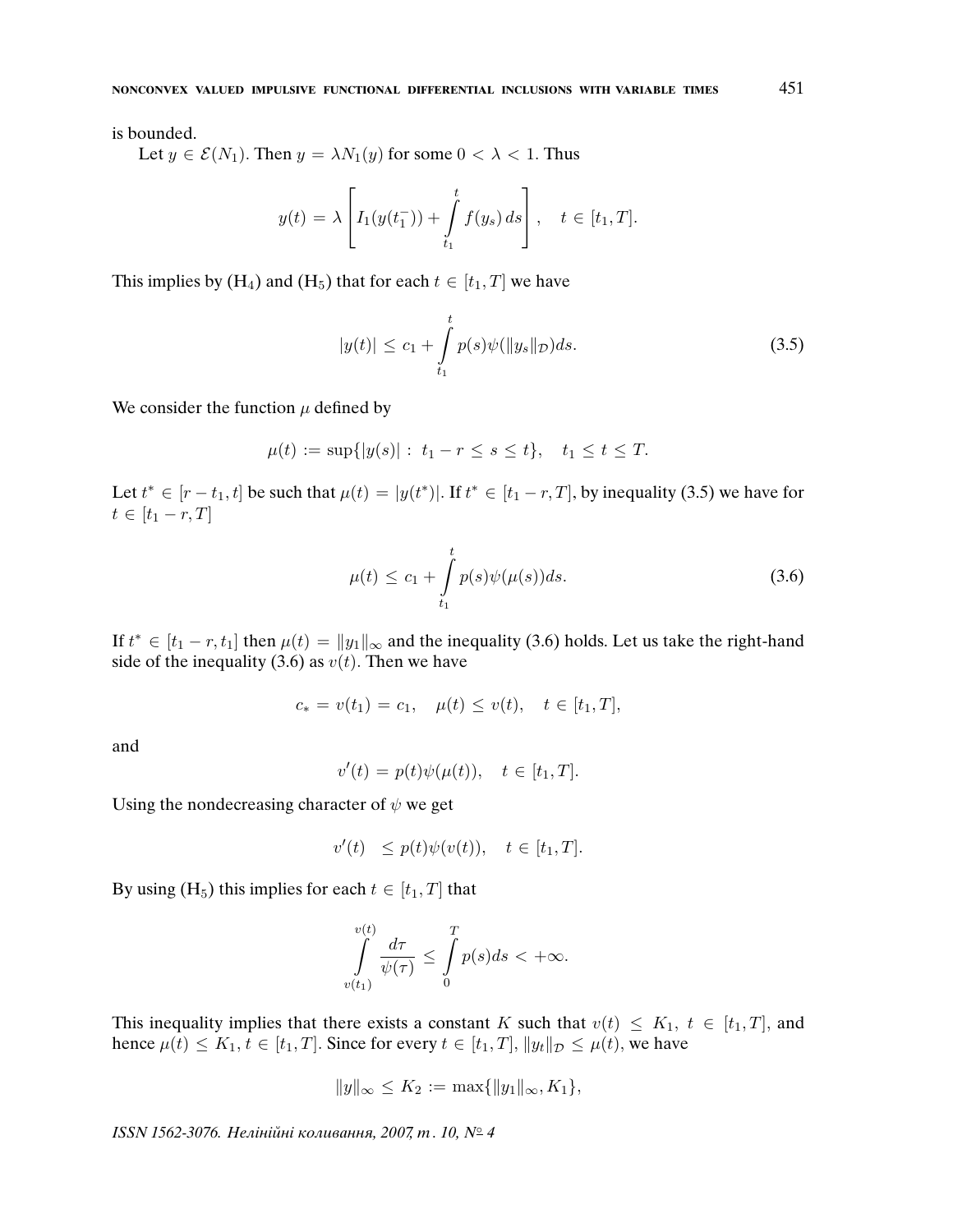where  $K_2$  depends only on T and on the functions p,  $\psi_1$  and  $\psi$ . This shows that  $\mathcal{E}(N_1)$  is bounded.

Set  $X := C([t_1 - r, T], \mathbb{R})$ . As a consequence of Schaefer's theorem we deduce that  $N_1$  has a fixed point y which is a solution to problem (3.4). Denote this solution by  $y_2$ . Define

$$
r_{k,2}(t) = \tau_k(y_2(t)) - t \quad \text{for} \quad t \ge t_1.
$$

If

$$
r_{k,2}(t) \neq 0
$$
 on  $(t_1, T]$  and for all  $k = 1, ..., m$ 

then

$$
y(t) = \begin{cases} y_1(t) & \text{if } t \in [0, t_1], \\ y_2(t) & \text{if } t \in (t_1, T], \end{cases}
$$

is a solution of the problem (1.1).

It remains to consider the case when

$$
r_{2,2}(t) = 0
$$
 for some  $t \in (t_1, T]$ .

By  $(H_7)$  we have

$$
r_{2,2}(t_1^+) = \tau_2(y_2(t_1^+)) - t_1 = \tau_2(I_1(y_1(t_1))) - t_1 > \tau_1(y_1(t_1)) - t_1 = r_{1,1}(t_1) = 0.
$$

Since  $r_{2,2}$  is continuous, there exists  $t_2 > t_1$  such that

 $r_{2,2}(t_2) = 0$ ,

and

$$
r_{2,2}(t) \neq 0 \quad \text{for all} \quad t \in (t_1, t_2).
$$

It is clear by  $(H_3)$  that

$$
r_{k,2}(t) \neq 0
$$
 for all  $t \in (t_1, t_2)$ ,  $k = 2, ..., m$ .

Suppose now that there is  $\bar{s} \in (t_1, t_2]$  such that

$$
r_{1,2}(\bar{s})=0.
$$

From  $(H<sub>7</sub>)$  it follows that

$$
r_{1,2}(t_1^+) = \tau_1(y_2(t_1^+)) - t_1 = \tau_1(I_1(y_1(t_1))) - t_1 \leq \tau_1(y_1(t_1)) - t_1 = r_{1,1}(t_1) = 0.
$$

Thus the function  $r_{1,2}$  attains a nonnegative maximum at some point  $s_1 \in (t_1, T]$ . Since

$$
y_2'(t) = f(y_{2_t}),
$$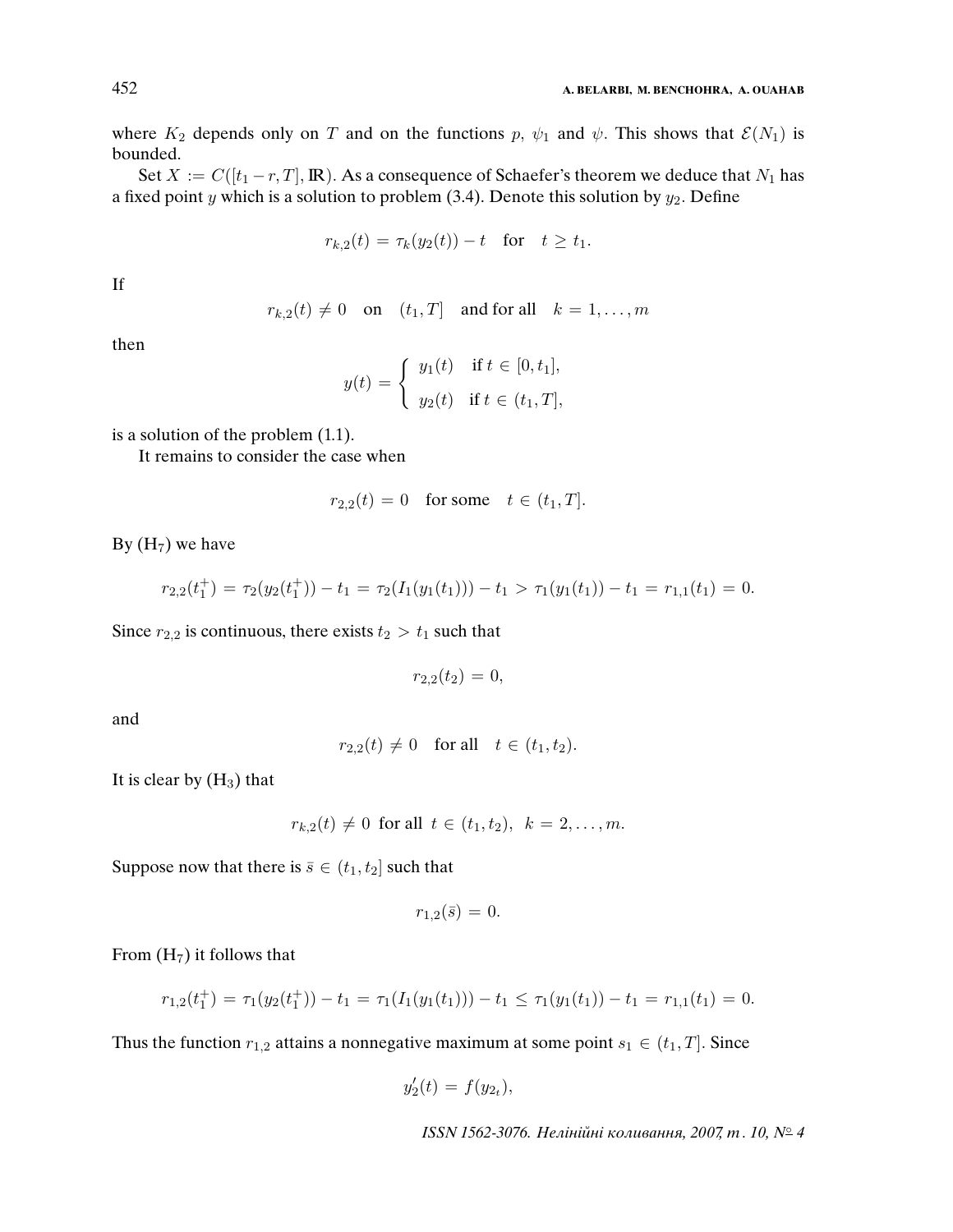we have

$$
r'_{1,2}(s_1) = \tau'_1(y_2(s_1))y'_2(s) - 1 = 0.
$$

Therefore

$$
\tau_1'(y_2(s_1)).f(y_{2s_1})=1,
$$

which contradicts  $(H_6)$ .

**Step 3.** We continue this process and taking into account that  $y_{m+1} := y \Big|_{[t_m,T]}$  is a solution to the problem

$$
y'(t) = f(y_t), \quad \text{a.e.} \quad t \in (t_m, T),
$$

$$
y(t) = y_m(t), \quad t \in [t_m - r, t_m], \quad y(t_m^+) = I_m(y_m(t_m^-)).
$$

The solution  $y$  of the problem  $(1.1)$  is then defined by

 $y(t) =$  $\sqrt{ }$  $\int$  $\overline{\mathcal{L}}$  $y_1(t)$  if  $t \in [-r, t_1],$  $y_2(t)$  if  $t \in (t_1, t_2]$ , . . . . . . . . . . . . . . . . . .  $y_{m+1}(t)$  if  $t \in (t_m, T]$ .

**4. Second order impulsive FDIs.** In this section we give an existence result for the IVP (1.2). Let us start by defining what we mean by a solution of problem (1.2).

**Definition 4.1.** A function  $y \in PC \cap \cup_{k=0}^{m} AC^1((t_k, t_{k+1}), \mathbb{R})$  is said to be a solution of (1.2) if there exists  $v(t) \in F(t, y_t)$  a.e.  $t \in [0, T]$  such that  $y''(t) = v(t)$  a.e. on  $[0, T]$ ,  $t \neq \tau_k(y(t))$ ,  $y(t^+) = I_k(y(t^-)), t = \tau_k(y(t)), y'(t^+) = \overline{I}_k(y(t^-)), t = \tau_k(y(t)), k = 1, \ldots, m, y(t) = \phi(t),$  $t \in [-r, 0]$  and  $y'(0) = \eta$ .

**Theorem 4.1.** Assume  $(H_1) - (H_7)$  and the condition (H<sub>8</sub>) there exist constants  $\overline{d}_k > 0$  such that

 $|\overline{I}_k(y)| \leq \overline{d}_k$  for each  $y \in \mathbb{R}, k = 1, \ldots, m$ ,

are satis*fi*ed. Then the IVP (1.2) has at least one solution.

**Proof.**  $(H_1)$  and  $(H_2)$  imply, by Lemma 2.1, that F is of lower semi-continuous type. Then from Theorem 2.1 there exists a continuous function  $f: C([-r,T], \mathbb{R}) \to L^1([0,T], \mathbb{R})$  such that  $f(y) \in \mathcal{F}(y)$  for all  $y \in C([-r, T], \mathbb{R})$ .

**Step 1.** Consider the following problem:

$$
y''(t) = f(y_t), \quad t \in [0, T],
$$
  

$$
y(t) = \phi(t), \quad t \in [-r, 0], \quad y'(0) = \eta.
$$
 (4.1)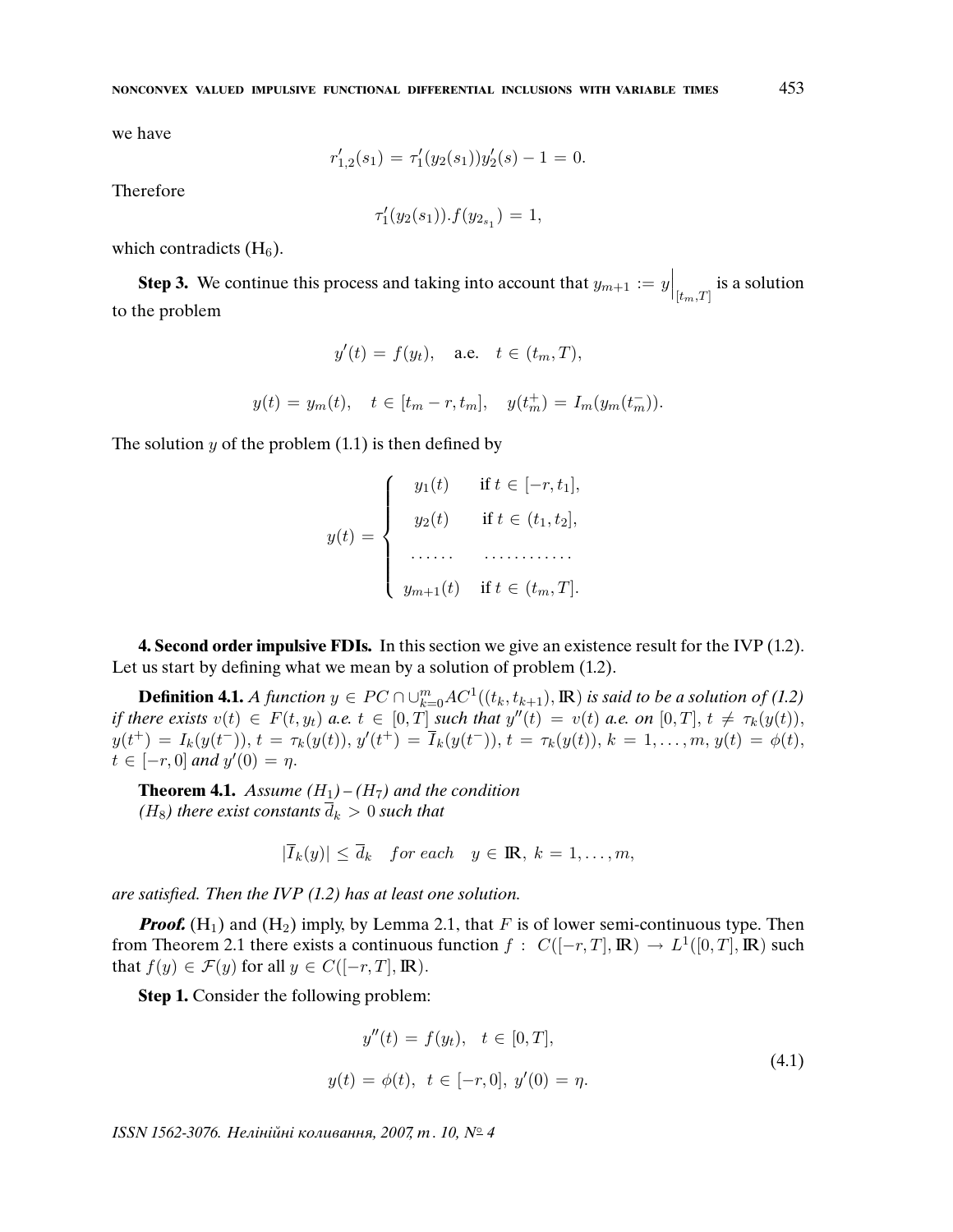Consider the operator  $\overline{N}$  :  $C([-r, T], \mathbb{R}) \rightarrow C([-r, T], \mathbb{R})$  defined by

$$
\overline{N}(y)(t) := \begin{cases}\n\phi(t) & \text{if } t \in [-r, 0], \\
\int_{0}^{t} (t - s) f(y_s) ds & \text{if } t \in [0, T].\n\end{cases}
$$

As in Theorem 3.1 we can show that  $\overline{N}$  is continuous and completely continuous. Now we prove only that the set

$$
\mathcal{E}(\overline{N}) := \{ y \in C([-r, T], \mathbb{R}) : y = \lambda \overline{N}(y) \text{ for some } 0 < \lambda < 1 \}
$$

is bounded. Let  $y \in \mathcal{E}(\overline{N})$ . Then  $y = \lambda \overline{N}(y)$  for some  $0 < \lambda < 1$ . Thus

$$
y(t) = \lambda \left[ \phi(0) + t\eta + \int_{0}^{t} (t-s)f(y_s)ds \right].
$$

This implies by  $(H_5)$  and  $(H_8)$  that for each  $t \in J$  we have

$$
|y(t)| \le ||\phi||_{\mathcal{D}} + T|\eta| + \int_{0}^{t} (T - s)p(s)\psi(||y_s||)ds.
$$
 (4.2)

We consider the function  $\mu$  defined by

$$
\mu(t) := \sup\{|y(s)| : -r \le s \le t\}, \quad 0 \le t \le T.
$$

Let  $t^* \in [-r, t]$  be such that  $\mu(t) = |y(t^*)|$ . If  $t^* \in J$ , by the inequality (4.2) we have for  $t \in J$ 

$$
|\mu(t)| \le ||\phi||_{\mathcal{D}} + T|\eta| + \int_{0}^{t} (T - s)p(s)\psi(\mu(s))ds.
$$
 (4.3)

If  $t^* \in [-r, 0]$  then  $\mu(t) = ||\phi||$  and the inequality (4.3) holds. Let us take the right-hand side of inequality (4.3) as  $v(t)$ . Then we have

$$
v(0) = \|\phi\|_{\mathcal{D}} + T|\eta| \text{ and } v'(t) = (T-t)p(t)\psi(\mu(t)), \ t \in [0,T].
$$

Using the nondecreasing character of  $\psi$  we get

$$
v'(t) \le (T-t)p(t)\psi(v(t)), \ t \in [0,T].
$$

This implies together with  $(H_5)$  for each  $t \in [0, T]$  that

$$
\int\limits_{v(0)}^{v(t)}\frac{d\tau}{\psi(\tau)}\leq \int\limits_{0}^{T}(T-s)p(s)ds\leq T\int\limits_{0}^{T}p(s)ds<+\infty.
$$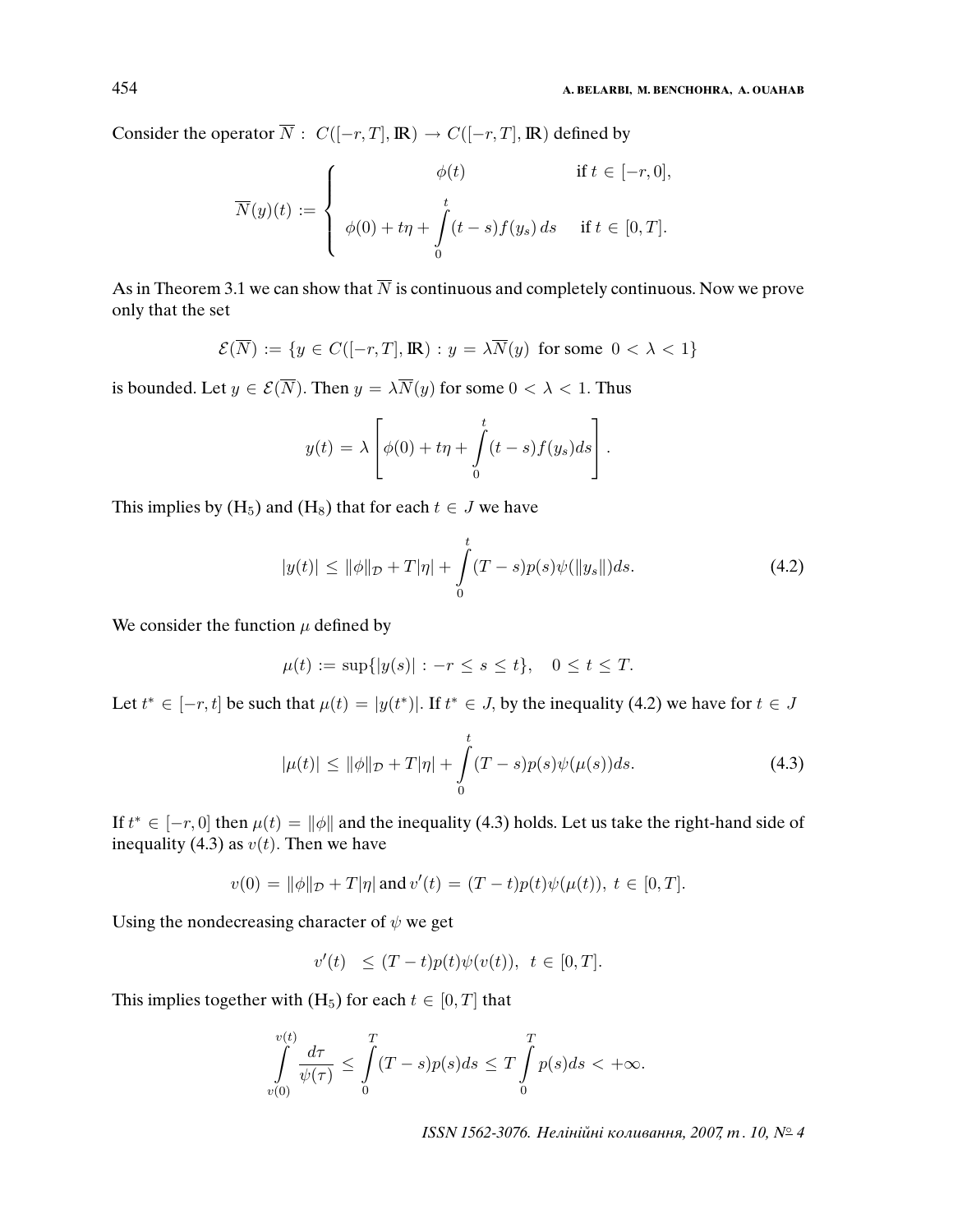This inequality implies that there exists a constant b such that  $v(t) \leq b, t \in [0, T]$ , and hence  $\mu(t) \leq b, t \in J$ . Since for every  $t \in [0, T], ||y_t||_{\mathcal{D}} \leq \mu(t)$ , we have

$$
||y||_{\infty} \leq \max{||\phi||_{\mathcal{D}}, b},
$$

where b depends only on T and on the functions p and  $\psi$ . This shows that  $\mathcal{E}(\overline{N})$  is bounded.

Set  $X := C([-r, T], \mathbb{R})$ . As a consequence of Schaefer's theorem we deduce that  $\overline{N}$  has a fixed point y which is a solution to problem (4.1). Denote this solution by  $y_1$  and continue as in Theorem 3.1.

**Step 2.** Consider the following problem:

$$
y''(t) = f(y_t), \quad \text{a.e.} \quad t \in [t_1, T],
$$
  

$$
y(t) = y_1(t), \quad t \in [t_1 - r, t_1], \quad y(t_1^+) = I_1(y_1(t_1^-)),
$$
  

$$
y'(t_1^+) = \overline{I}_1(y_1(t_1^-)).
$$
 (4.4)

Consider the operator,  $\overline{N}_1$  :  $C^* \to C^*$  defined by

$$
\overline{N}_1(y)(t) := \begin{cases} y_1(t) & \text{if } t \in [t_1 - r, t_1], \\ I_1(y_1(t_1)) + t\overline{I}_1(y_1(t_1)) + \int_{t_1}^t (t - s)f(y_s) ds & \text{if } t \in (t_1, T]. \end{cases}
$$

As in Theorem 3.1 we can show that  $\overline{N}_1$  is continuous and completely continuous. Now we prove only that the set

$$
\mathcal{E}(\overline{N}_1) := \{ y \in C^* : y = \lambda \overline{N}_1(y) \text{ for some } 0 < \lambda < 1 \}
$$

is bounded. Let  $y \in \mathcal{E}(\overline{N}_1)$ . Then  $y = \lambda \overline{N}_1(y)$  for some  $0 < \lambda < 1$ . Thus

$$
y(t) = \lambda \left[ I_1(y_1(t_1^-)) + t \overline{I}_1(y_1(t_1^-)) + \int_{t_1}^t (t-s) f(y_s) ds \right].
$$

This implies by  $(H_4)$ ,  $(H_5)$  and  $(H_8)$  that for each  $t \in J$  we have

$$
|y(t)| \le c_1 + T\overline{d}_1 + \int_{t_1}^t (T - s)p(s)\psi(\|y_s\|) ds.
$$
 (4.5)

We consider the function  $\mu$  defined by

 $\mu(t) := \sup\{|y(s)| : t_1 - r \leq s \leq t\}, t_1 \leq t \leq T.$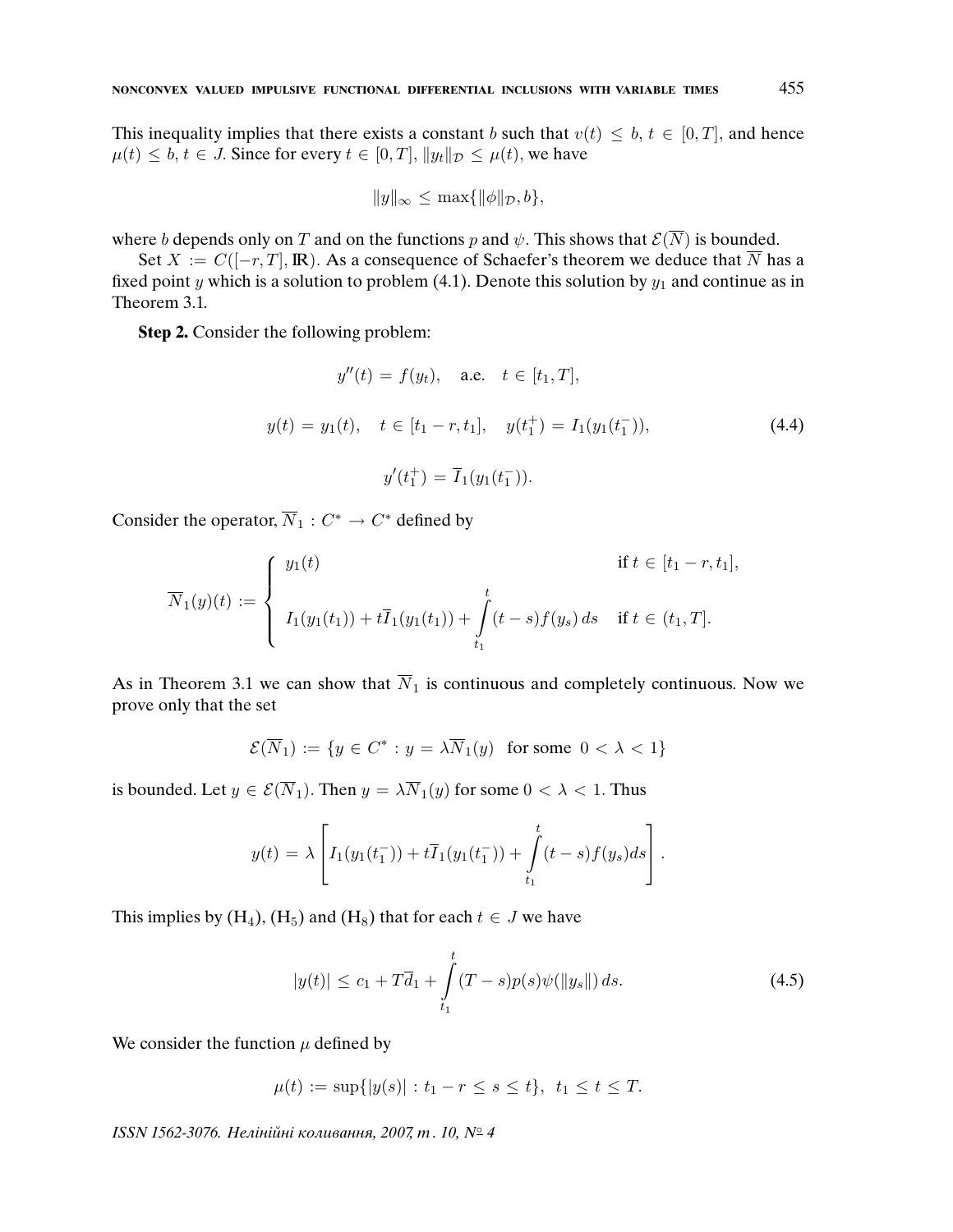Let  $t^* \in [t_1 - r, t]$  be such that  $\mu(t) = |y(t^*)|$ . If  $t^* \in [t_1, T]$ , by the inequality (4.5) we have for  $t \in [t_1, T]$ 

$$
|\mu(t)| \le c_1 + T\overline{d}_1 + \int_0^t (T - s)p(s)\psi(\mu(s))ds.
$$
 (4.6)

If  $t^* \in [t_1 - r, t_1]$  then  $\mu(t) = ||y_1||_{\infty}$  and the inequality (4.6) holds. Let us take the right-hand side of inequality (4.6) as  $v(t)$ . Then we have

 $v(t_1) = c_1 + T\overline{d}_1$ , and  $v'(t) = (T-t)p(t)\psi(\mu(t))$ ,  $t \in [t_1, T]$ .

Using the nondecreasing character of  $\psi$  we get

$$
v'(t) \le (T-t)p(t)\psi(v(t)), \quad t \in [t_1, T].
$$

This implies together with  $(H_5)$  for each  $t \in [t_1, T]$  that

$$
\int\limits_{v(t_1)}^{v(t)}\frac{d\tau}{\psi(\tau)}\leq \int\limits_{t_1}^T(T-s)p(s)ds\leq T\int\limits_{t_1}^T p(s)ds<+\infty.
$$

This inequality implies that there exists a constant b such that  $v(t) \leq b, t \in [t_1, T]$ , and hence  $\mu(t) \leq b, t \in [t_1, T]$ . Since for every  $t \in [t_1, T]$ ,  $||y_t||_{\mathcal{D}} \leq \mu(t)$ , we have

$$
||y||_{\infty} \leq \max\{||y_1||_{\infty}, b\},\
$$

where b depends only on T and on the functions p, and  $\psi$ .

Set  $X := C^*$ . As a consequence of Schaefer's theorem [21] we deduce that  $\overline{N}_1$  has a fixed point y which is a solution to problem (4.4). Denote this one by  $y_2$  and continue as in Step 2 of the Theorem 3.1.

**Step 3.** We continue this process and taking into account that  $y_{m+1} := y \Big|_{[t_m,T]}$  is a solution to the problem

$$
y''(t) = f(y_t)
$$
, a.e.  $t \in (t_m, T)$ ,

$$
y(t) = y_m(t), \ t \in [t_m - r, t_m], \ y(t_m^+) = I_m(y_m(t_m^-)),
$$

$$
y'(t_m^+) = \overline{I}_m(y_{m-1}(t_m^-)).
$$

The solution  $y$  of the problem  $(1.2)$  is then defined by

 $y(t) =$  $\sqrt{ }$  $\begin{array}{c} \end{array}$  $\begin{array}{c} \end{array}$  $y_1(t)$  if  $t \in [-r, t_1],$  $y_2(t)$  if  $t \in (t_1, t_2]$ , . . . . . . . . . . . . . . . . . .  $y_{m+1}(t)$  if  $t \in (t_m, T]$ .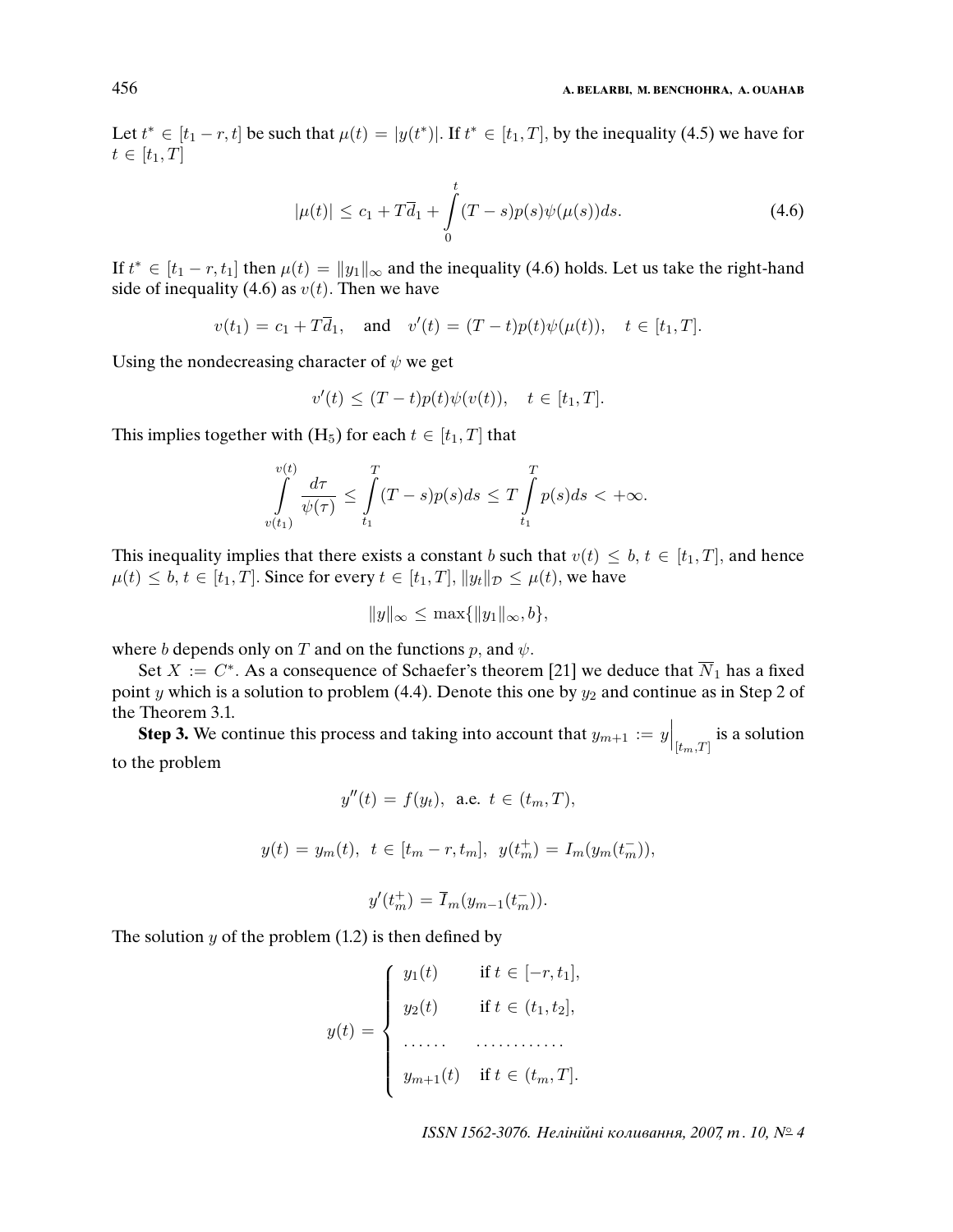**5. First order impulsive neutral FDIs.** In this section we are concerned with the existence of solutions for problem (1.3).

**Definition 5.1.** A function  $y \in \Omega \cap \bigcup_{k=0}^{m} AC((t_k, t_{k+1}), \mathbb{R})$  is said to be a solution of (1.3) if there exists  $v(t) \in F(t, y_t)$  a.e.  $t \in [0, T]$  such that  $\frac{d}{dt} [y(t) - g(t, y_t)] = v(t)$  a.e.  $t \in [0, T]$ ,  $t \neq \tau_k(y(t)), y(t^+) = I_k(y(t^-)), t = \tau_k(y(t)), k = 1, \ldots, m$ , and  $y(t) = \phi(t), t \in [-r, 0].$ 

We first list the following hypotheses:

(A<sub>1</sub>) the function g is completely continuous and for any bounded set B in  $C([-r, T], \mathbb{R})$ , the set  $\{t \to g(t, y_t) : y \in B\}$  is equicontinuous in  $C([0, T], \mathbb{R})$  and there exist constants  $0 \leq d_1 < 1$  and  $d_2 \geq 0$  such that

$$
|g(t, u)| \le d_1 \|u\|_{\mathcal{D}} + d_2, \quad t \in [0, T], \ u \in \mathcal{D}, \quad k = 1, \dots, m;
$$

 $(A_2)$  g is a nonnegative function;

 $(A_3)$   $\tau_k$  is a nonincreasing function and

$$
I_k(x) \le x \quad \text{for all} \quad x \in \mathbb{R}, k = 1, \dots, m;
$$

 $(A_4)$  for all  $x \in \mathbb{R}$ 

$$
\tau_k(x) < \tau_{k+1}(I_k(x)) \text{ for } k = 1, \ldots, m;
$$

 $(A_5)$  for all  $t \in [0, T]$  and for all  $y_t \in \mathcal{D}$  we have

$$
\tau'_k(y(t) - g(t, y_t))v(t) \neq 1 \text{ for } k = 1, \dots, m \text{ for all } v \in \mathcal{F}(y).
$$

**Theorem 5.1.** Assume that hypotheses  $(H_1) - (H_5)$  and  $(A_1) - (A_4)$  hold, then the IVP (1.3) has at least one solution on  $[-r, T]$ .

**Proof.**  $(H_1)$  and  $(H_2)$  imply by Lemma 2.1 that F is of lower semi-continuous type. Then from Theorem 2.1 there exists a continuous function  $f: C([-r,T], \mathbb{R}) \to L^1([0,T], \mathbb{R})$  such that  $f(y) \in \mathcal{F}(y)$  for all  $y \in C([-r, T], \mathbb{R})$ .

**Step 1.** Consider now the following problem:

$$
\frac{d}{dt}[y(t) - g(t, y_t)] = f(y_t), \ t \in [0, T],
$$
  

$$
y(t) = \phi(t), \ t \in [-r, 0].
$$
\n(5.1)

Consider the operator  $N_2$ :  $C([-r, T], \mathbb{R}) \rightarrow C([-r, T], \mathbb{R})$  defined by

$$
N_2(y)(t) := \begin{cases} \phi(t) & \text{if } t \in [-r, 0], \\ \phi(0) - g(0, \phi(0)) + g(t, y_t) + \int_0^t f(y_s) ds & \text{if } t \in [0, T]. \end{cases}
$$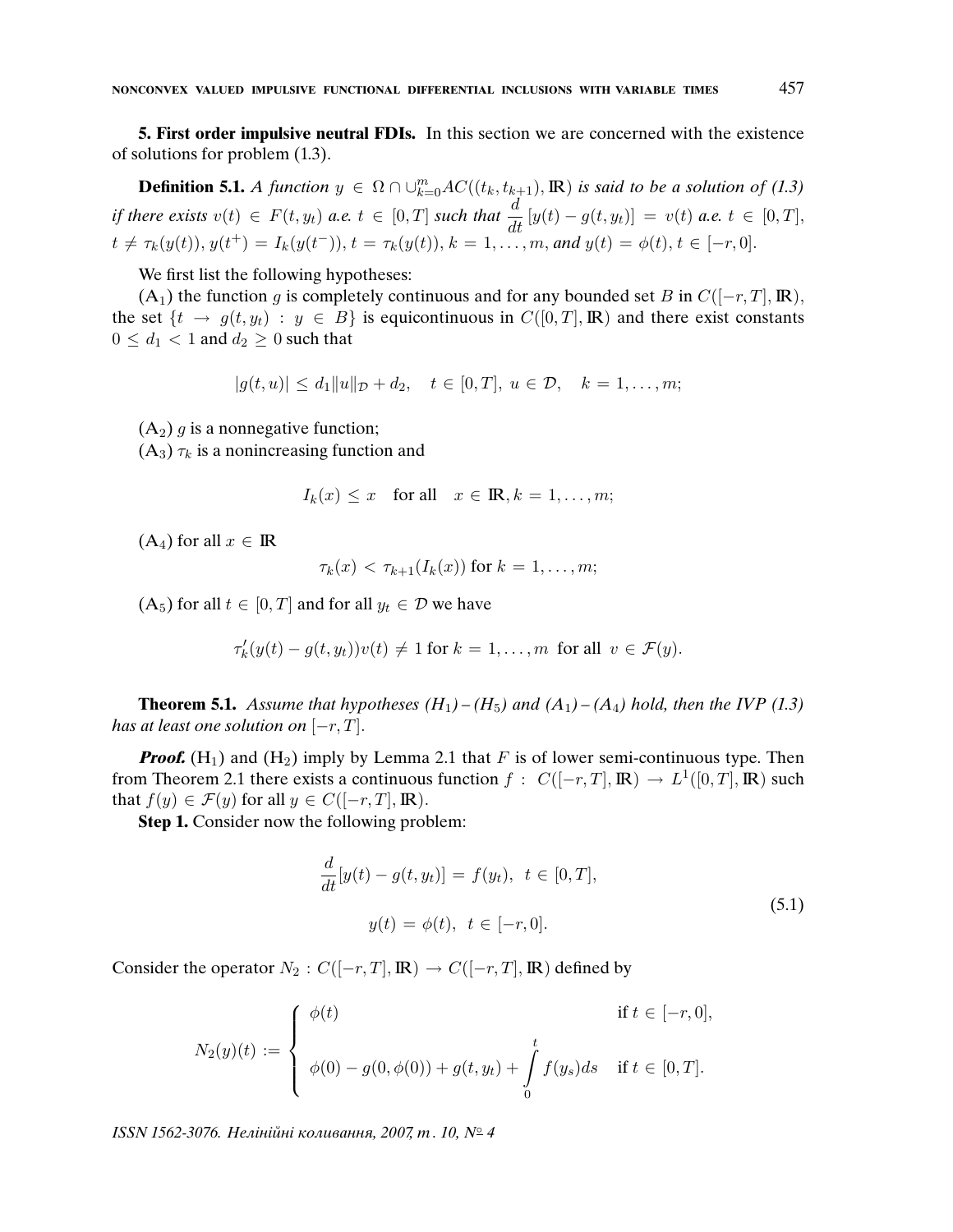Clearly from  $(A_1)$   $N_2$  is a continuous and completely continuous operator. Now it remains to show that the set

$$
\mathcal{E}(N_2) := \{ y \in C([-r, T], \mathbb{R}) : y = \lambda N_2(y) \text{ for some } \lambda \in (0, 1) \}
$$

is bounded.

Let  $y \in \mathcal{E}(N_2)$ . Then  $\lambda N_2(y) = y$  for some  $0 < \lambda < 1$  and

$$
y(t) = \lambda \left[ \phi(0) - g(0, \phi(0)) + g(t, y_t) + \int_0^t f(y_s) ds \right].
$$

This implies by (H<sub>5</sub>) and (A<sub>1</sub>) that for each  $t \in [0, T]$  we have

$$
|y(t)| \le |\phi(0)| + |g(0, \phi(0))| + |g(t, y_t)| + \int_0^t p(s)\psi(||y_s||)ds
$$

or

$$
|y(t)| \le (1+d_1) \|\phi\|_{\mathcal{D}} + 2d_2 + d_1 \|y_t\| + \int_0^t p(s)\psi(\|y_s\|)ds.
$$
 (5.2)

We consider the function  $\mu$  defined by

$$
\mu(t) := \sup\{|y(s)| : -r \le s \le t\}, \ t \in [0, T].
$$

Let  $t^* \in [-r, t]$  be such that  $\mu = |y(t^*)|$ . If  $t^* \in [0, T]$ , by the inequality (5.2), we have for  $t \in [0, T]$ 

$$
\mu(t) \le (1+d_1) \|\phi\|_{\mathcal{D}} + 2d_2 + d_1\mu(t) + \int_{0}^{t} p(s)\psi(\mu(s))ds.
$$

Thus

$$
\mu(t) \le \frac{1}{1-d_1} \left[ (1+d_1) \|\phi\|_{\mathcal{D}} + 2d_2 + \int_0^t p(s)\psi(\mu(s))ds \right]. \tag{5.3}
$$

If  $t^* \in [-r, 0]$  then  $\mu(t) = ||\phi||_{\mathcal{D}}$  and the inequality (5.3) holds. Let us take the right-hand side of the inequality (5.3) as  $v(t)$ , then we have

$$
v(0) = \frac{1}{1 - d_1} [(1 + d_1) ||\phi||_{\mathcal{D}} + 2d_2] \text{ and } v'(t) = p(t)\psi(\mu(t)).
$$

Since  $\psi$  is nondecreasing we have

$$
v'(t) = p(t)\psi(\mu(t)) \le p(t)\psi(v(t)) \quad \text{for all} \quad t \in [0, T].
$$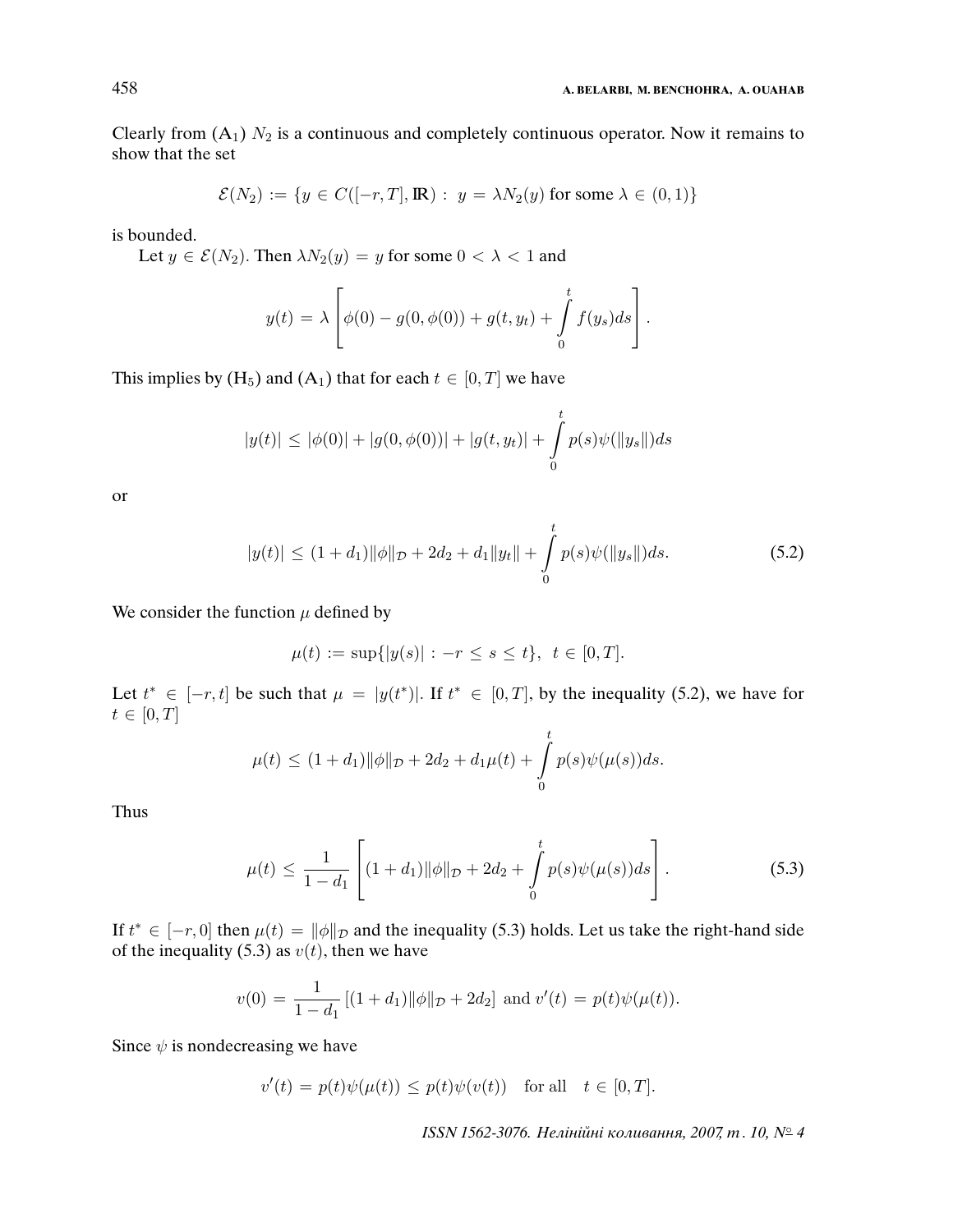From this inequality, it follows that

$$
\int_{0}^{t} \frac{v'(s)}{\psi(v(s))} ds \leq \int_{0}^{t} p(s) ds.
$$

By using  $(H_5)$  we then have

$$
\int\limits_{v(0)}^{v(t)}\frac{du}{\psi(u)}\leq \int\limits_{0}^{t}p(s)ds\leq \int\limits_{0}^{T}p(s)\,ds<+\infty.
$$

This inequality implies that there exists a constant b depending only on  $T$  and on the function  $p$ such that

$$
|y(t)| \le b \quad \text{for each} \quad t \in [0, T].
$$

Hence

 $||y||_{\infty}$  ≤ b.

This shows that  $\mathcal{E}(N_2)$  is bounded, and hence  $N_2$  has a fixed point y which is a solution to problem (5.1).

Denote this solution by  $y_1$ . Define the function

$$
r_{k,1}(t) = \tau_k(y_1(t)) - t \text{ for } t \ge 0.
$$

 $(H<sub>3</sub>)$  implies that

$$
r_{k,1}(0) \neq 0
$$
 for  $k = 1,...,m$ .

If

$$
r_{k,1}(t) \neq 0 \quad \text{on} \quad [0,T] \quad \text{for} \quad k = 1,\ldots,m,
$$

i.e.,

$$
t \neq \tau_k(y_1(t))
$$
 on  $[0, T]$  and for  $k = 1, ..., m$ ,

then  $y_1$  is a solution of the problem (1.3).

It remains to consider the case when

$$
r_{1,1}(t) = 0 \quad \text{for some} \quad t \in [0, T].
$$

Now since

$$
r_{1,1}(0)\neq 0
$$

and  $r_{1,1}$  is continuous, there exists  $t_1 > 0$  such that

$$
r_{1,1}(t_1) = 0
$$
 and  $r_{1,1}(t) \neq 0$  for all  $t \in [0, t_1)$ .

Thus by  $(H_3)$  we have

$$
r_{k,1}(t) \neq 0
$$
 for all  $t \in [0, t_1)$ ,  $k = 1, ..., m$ .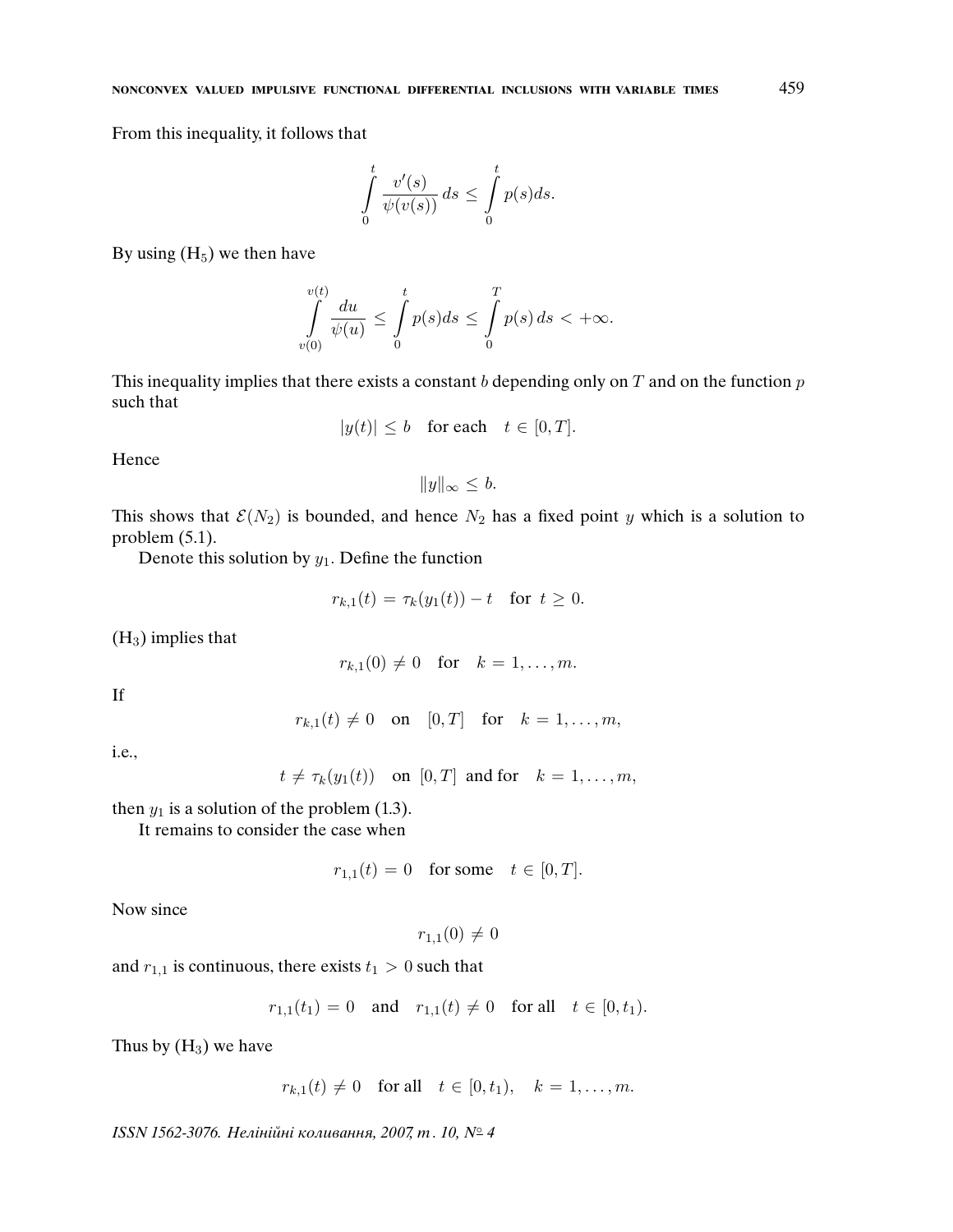**Step 2.** Consider now the following problem:

$$
\frac{d}{dt}[y(t) - g(t, y_t)] = f(y_t), \text{ a.e. } t \in [t_1, T],
$$
\n
$$
y(t) = y_1(t), \ t \in [t_1 - r, t_1], \ y(t_1^+) = I_1(y_1(t_1^-)).
$$
\n(5.4)

Consider the operator  $\overline{N}_2$  :  $C^* \to C^*$  defined by

$$
\overline{N}_2(y)(t) := \begin{cases}\ny_1(t) & \text{if } t \in [t_1 - r, t_1], \\
I_1(y_1(t_1)) - g(t_1, y_{1t_1}) + g(t, y_t) + \int_{t_1}^t f(y_s) ds & \text{if } t \in [t_1, T].\n\end{cases}
$$

As in Step 1 we can show that  $\overline{N}_2$  is continuous and completely continuous, and the set

$$
\mathcal{E}(\overline{N}_2):=\{y\in C^*: y=\lambda\overline{N}_2(y) \text{ for some } 0<\lambda<1\}
$$

is bounded.

Set  $X := C^*$ . As a consequence of Schaefer's theorem we deduce that  $\overline{N}_2$  has a fixed point y which is a solution to problem (5.4). Denote this solution by  $y_2$ . Define

$$
r_{k,2}(t) = \tau_k(y_2(t)) - t \quad \text{for } t \ge t_1.
$$

If

 $r_{k,2}(t) \neq 0$  on  $(t_1, T]$  and for all  $k = 1, \ldots, m$ 

then

$$
y(t) = \begin{cases} y_1(t) & \text{if } t \in [0, t_1], \\ y_2(t) & \text{if } t \in (t_1, T], \end{cases}
$$

is a solution of the problem (1.3). It remains to consider the case when

$$
r_{2,2}(t) = 0
$$
 for some  $t \in (t_1, T]$ .

By  $(A_4)$  we have

$$
r_{2,2}(t_1^+) = \tau_2(y_2(t_1^+)) - t_1 = \tau_2(I_1(y_1(t_1))) - t_1 > \tau_1(y_1(t_1)) - t_1 = r_{1,1}(t_1) = 0.
$$

Since  $r_{2,2}$  is continuous, there exists  $t_2 > t_1$  such that

$$
r_{2,2}(t_2)=0,
$$

and

$$
r_{2,2}(t) \neq 0
$$
 for all  $t \in (t_1, t_2)$ .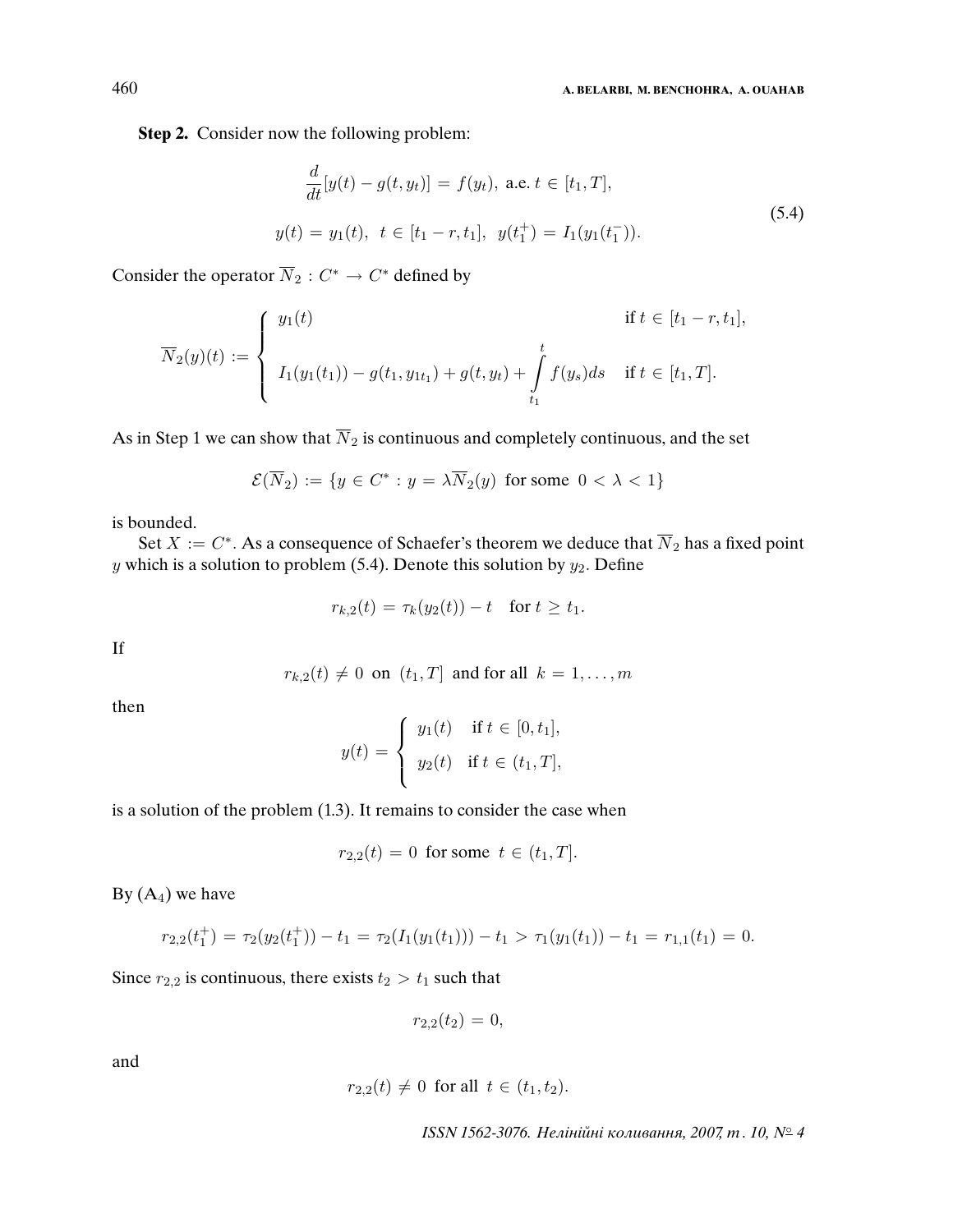It is clear by  $(H_3)$  that

$$
r_{k,2}(t) \neq 0
$$
 for all  $t \in (t_1, t_2)$ ,  $k = 2, ..., m$ 

Suppose now that there is  $\bar{s} \in (t_1, t_2]$  such that

$$
r_{1,2}(\bar{s})=0.
$$

Consider the function  $L_1(t) = \tau_1(y_2(t) - g(t, y_{2t})) - t$ .

From  $(A_2) - (A_4)$  it follows that

$$
L_1(\bar{s}) = \tau_1(y_2(\bar{s}) - g(\bar{s}, y_{2_{\bar{s}}})) - \bar{s} \ge \tau_1(y_2(\bar{s})) - \bar{s} = r_{1,2}(\bar{s}) = 0.
$$

Thus the function  $L_1$  attains a nonnegative maximum at some point  $s_1 \in (t_1, T]$ . Since

$$
\frac{d}{dt}[y_2(t) - g(t, y_{2t})] = f(y_{2t}),
$$

it follows that

$$
L'_1(s_1) = \tau'_1(y_2(s_1) - g(s_1, y_{2s_1})) \frac{d}{dt} [y_2(s_1) - g(s_1, y_{2s_1})] - 1 = 0.
$$

Therefore

$$
[\tau_1'(y_2(s_1) - g(s_1, y_{2s_1}))]f(y_{2s_1}) = 1,
$$

which contradicts  $(A_5)$ .

**Step 3.** We continue this process and taking into account that  $y_{m+1} := y \Big|_{[t_m,T]}$  is a solution to the problem  $\overline{d}$ 

$$
\frac{d}{dt}[y(t) - g(t, y_t)] = f(y_t), \quad \text{a.e.} \quad t \in (t_m, T),
$$
  

$$
y(t) = y_m(t), \quad t \in [t_{m-1} - r, t_{m-1}], \quad y(t_m^+) = I_m(y_m(t_m^-)).
$$

The solution  $y$  of the problem  $(1.3)$  is then defined by

$$
y(t) = \begin{cases} y_1(t) & \text{if } t \in [-r, t_1], \\ y_2(t) & \text{if } t \in (t_1, t_2], \\ \dots & \dots & \dots \\ y_{m+1}(t) & \text{if } t \in (t_m, T]. \end{cases}
$$

**6. Second order impulsive neutral FDIs.** In this section we study the initial value problem (1.4). Its solution is defined in a similar maner. Let us introduce the following hypotheses: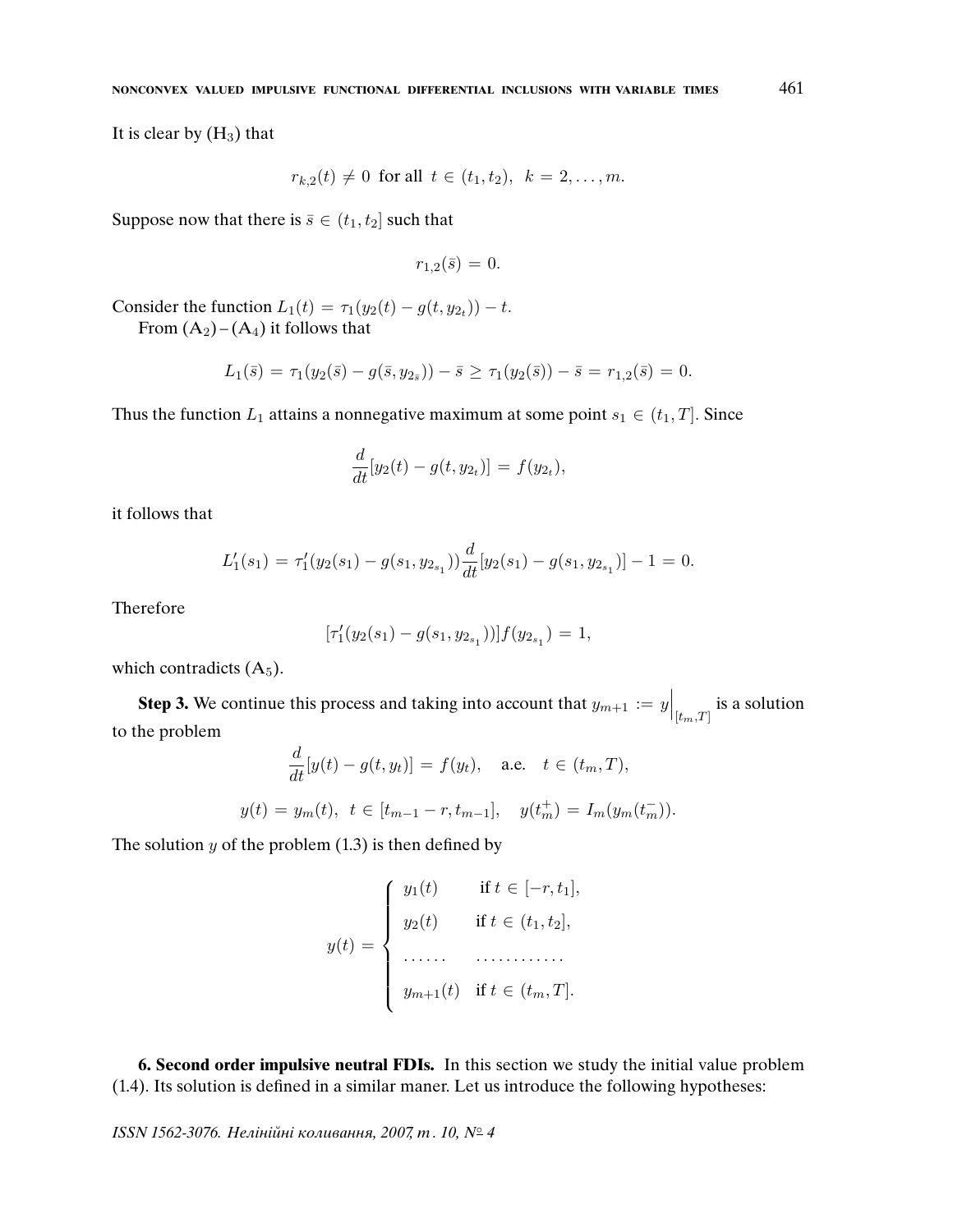$(A_6)$  for all  $(t, \bar{s}, x) \in [0, T] \times [0, T] \times \mathbb{R}$  and for all  $y_t \in \mathcal{D}$  we have

$$
\tau'_k(x)\left[\overline{I}_k(y(\bar{s})) - g(\bar{s}, \overline{y}_s) + g(t, y_t) + \int_{\bar{s}}^t v(s)ds\right] \neq 1 \text{ for } k = 1, \dots, m, \text{ for all } v \in \mathcal{F}(y);
$$

 $(A_7)$  there exists a continuous nondecreasing function  $\psi : [0,\infty) \longrightarrow (0,\infty)$  and  $p \in$  $\in L^1([0,T],{\rm I\! R}_+)$  such that

$$
|f(t, u)| \le p(t)\psi(||u||_{\mathcal{D}}) \text{ for a.e. } t \in [0, T] \text{ and each } u \in D
$$

with

$$
\int_{1}^{\infty} \frac{d\gamma}{\gamma + \psi(\gamma)} = \infty.
$$

**Theorem 6.1.** Assume that hypotheses  $(H_1) - (H_4)$ ,  $(H_7) - (H_8)$ ,  $(A_1)$ , and  $(A_6) - (A_7)$  are satisfied. Then the IVP (1.4) has at least one solution on  $[-r, T]$ .

**Proof.** The details of the proof are left to the reader.

**Acknowledgements.** This work was done while M. Benchohra and A. Ouahab were visiting the Abdus salam international centre for theoretical physics in Trieste (Italy). It is a pleasure for them to acknowledge its financial support and the warm hospitality.

- 1. Bainov D. D., Simeonov P. S. Systems with impulse effect. Chichister: Ellis Horwood Ltd., 1989.
- 2. Lakshmikantham V., Bainov D. D., Simeonov P. S. Theory of impulsive differential equations.  $-$  Singapore: World Sci., 1989.
- 3. Samoilenko A. M. , Perestyuk N. A. Impulsive differential equations. Singapore: World Sci., 1995.
- 4. Bajo I., Liz E. Periodic boundary value problem for first order differential equations with impulses at variable times // J. Math. Anal. and Appl. — 1996. — **204**. — P. 65 – 73.
- 5. Frigon M., O'Regan D. Impulsive differential equations with variable times // Nonlinear Anal. 1996. **26**. — P. 1913 – 1922.
- 6. Frigon M., O'Regan D. First order impulsive initial and periodic problems with variable moments // J. Math. Anal. and Appl. — 1999. — **233**. — P. 730 – 739.
- 7. Frigon M., O'Regan D. Second order Sturm –Liouville BVP's with impulses at variable moments // Dynam. Contin. Discrete Impuls. Systems. — 2001. — **8**, № 2. — P. 149 – 159.
- 8. Kaul S. K., Lakshmikantham V., Leela S. Extremal solutions, comparison principle and stability criteria for impulsive differential equations with variable times // Nonlinear Anal. — 1994. — **22**. — P. 1263 – 1270.
- 9. Kaul S. K., Liu X. Z. Vector Lyapunov functions for impulsive differential systems with variable times  $\frac{1}{2}$ Dynam. Contin. Discrete Impuls. Systems. — 1999. — **6**. — P. 25 – 38.
- 10. Kaul S. K., Liu X. Z. Impulsive integro-differential equations with variable times // Nonlinear Stud.  $-$  2001.  $-8 - P. 21 - 32.$
- 11. Lakshmikantham V., Leela S., Kaul S. K. Comparison principle for impulsive differential equations with variable times and stability theory // Nonlinear Anal.  $-1994 - 22$ .  $- P. 499 - 503$ .
- 12. Lakshmikantham V., Papageorgiou N. S., Vasundhara J. The method of upper and lower solutions and monotone technique for impulsive differential equations with variable moments  $//$  Appl. Anal.  $-$  1993.  $-$  **15**.  $-$  P. 41  $-$ 58.